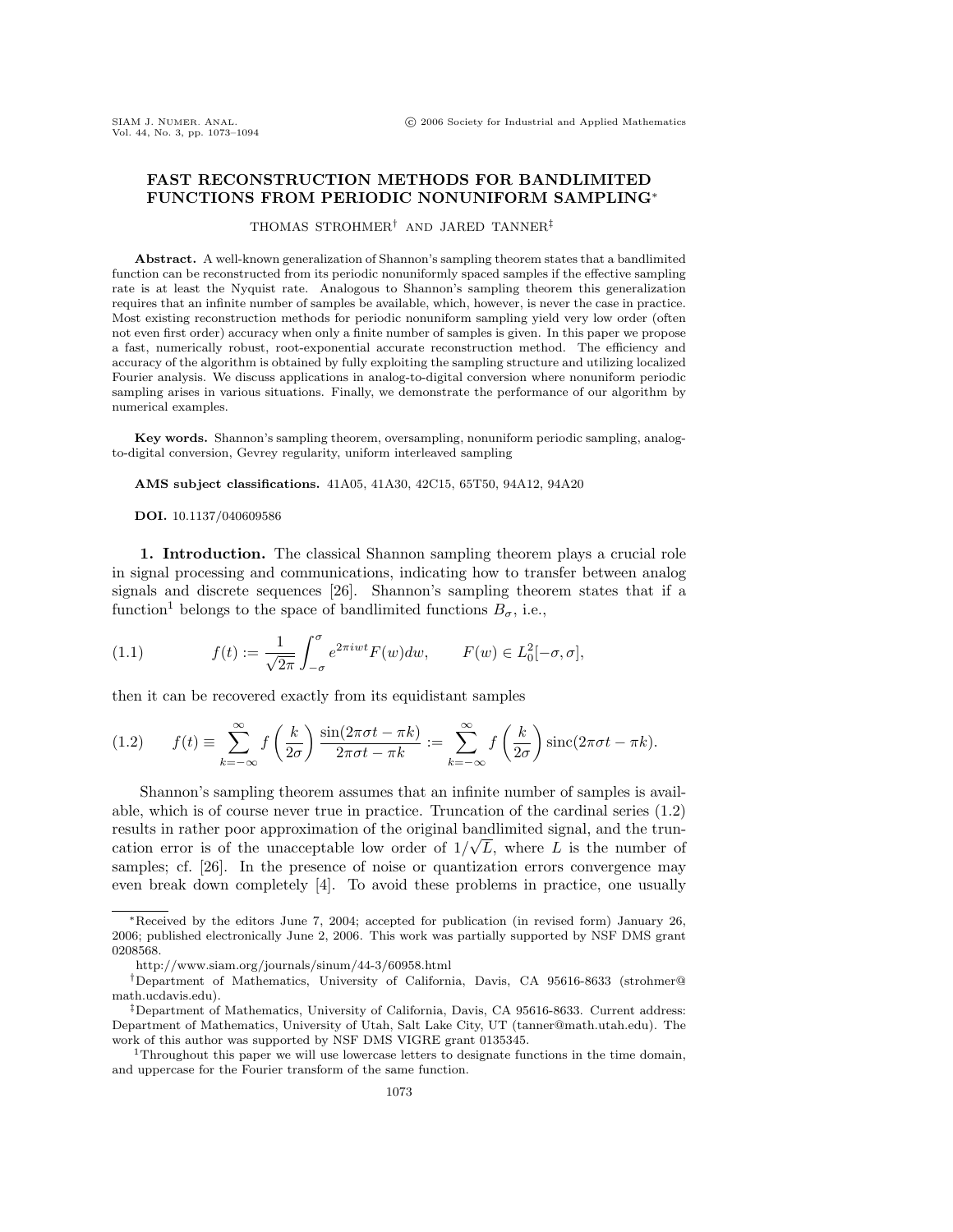resorts to oversampling of the signal, since this gives rise to vastly better convergence rates and as a result greater robustness to noise.

While oversampling is therefore desirable in practice, it is not always easily done in real world applications. For example, consider advanced wireless communication systems, where demand for data rate is steadily increasing, requiring communication systems that use transmission signals with a (baseband) bandwidth in the range of tens of megahertz up to one gigahertz (as in currently developed ultrawideband systems). Such a huge bandwidth necessitates very high sampling rates in the analog-to-digital conversion which puts enormous demands on the analog sampling devices. While it is possible to construct signal acquisition systems that sample a signal even at nanosecond scales with high precision, such devices become increasingly expensive. More specifically, a linear increase in precision of a sampling device often goes hand in hand with a superlinear increase in the costs of constructing such a device.

One possible way to remedy this problem is to combine several analog-to-digital converters (ADCs) with lower sampling rate to obtain one virtual sensor with high sampling rate. We describe this concept in more detail. A standard ADC uniformly (over)samples an analog signal (a continuous-time function) at rate  $T^{-1}$ , say, where T is the time between two successive samples. The so obtained discrete-time signal is then subject to quantization, and the quantized signal is further processed by a digital signal processor (DSP). Instead of using one ADC with sampling rate  $T^{-1}$  we could run N ADCs in parallel, each operating at the slower rate  $(NT)^{-1}$ . The sampling instances of the *n*th ADC are chosen at  $\{(kN+n)T\}_{k\in\mathbb{Z}}$ ,  $n=0,\ldots,N-1$ , so that the combined sampling instances are  $\{kT\}_{k\in\mathbb{Z}}$ , which is equivalent to the output of one ADC that operates at the N times higher rate  $T^{-1}$ .

Many companies such as Maxim (http://www.maxim-ic.com/appnotes.cfm/ appnote number/2094), Agilent Technologies (http://www.agilent.com/labs/news/ 2003features/fea adc03.html), and Analog Devices have been developing or are currently developing such time-interleaved ADCs.

To give another concrete current example for the need of time-interleaved ADCs consider the 10 Gigabit Ethernet over copper standard (which is part of the IEEE 802.3 standard; see http://www.ieee802.org). There 4 Cat6 copper pairs are used, so 2.5 Gigabits/sec are transmitted. Since a 12-PAM code with error correction is used, this means the baud rate is about 800 MHz. At least 8 bits precision is necessary. The fastest ADC with the desired precision runs about 1/2 of that. Consequently 2 or 4 time-interleaved ADC channels must be used to achieve the required precision.

While a time-interleaved ADC structure obviously has its merits, it does not come without caveats. The coordination of the  $N$  ADCs has to be done with high precision, but in practice timing errors between the individual ADCs result in sampling sets of the form  $\{kNT + T_n\}_{k\in\mathbb{Z}}$ , where the  $T_n$  are distinct random timing shifts. In other words, the combined sampling set does not form a uniform sampling set but consists of nonuniformly shifted unions of uniform sampling points, which is often referred to as periodic nonuniform sampling or bunched sampling  $[2, 18]$ . This poses two problems: (i) How can we estimate the unknown shifts  $T_n$ ? (ii) How can we reconstruct quickly and stably the original signal from its periodically nonuniformly spaced samples? In this paper we focus on the second question, with shift estimation discussed in [23]. While there are several algorithms in the literature that deal with the reconstruction of bandlimited signals from periodic nonuniform samples (see, e.g., [14, 18, 2, 25, 24, 5, 12, 15, 20]), none of these algorithms provide high order accuracy with respect to truncation error.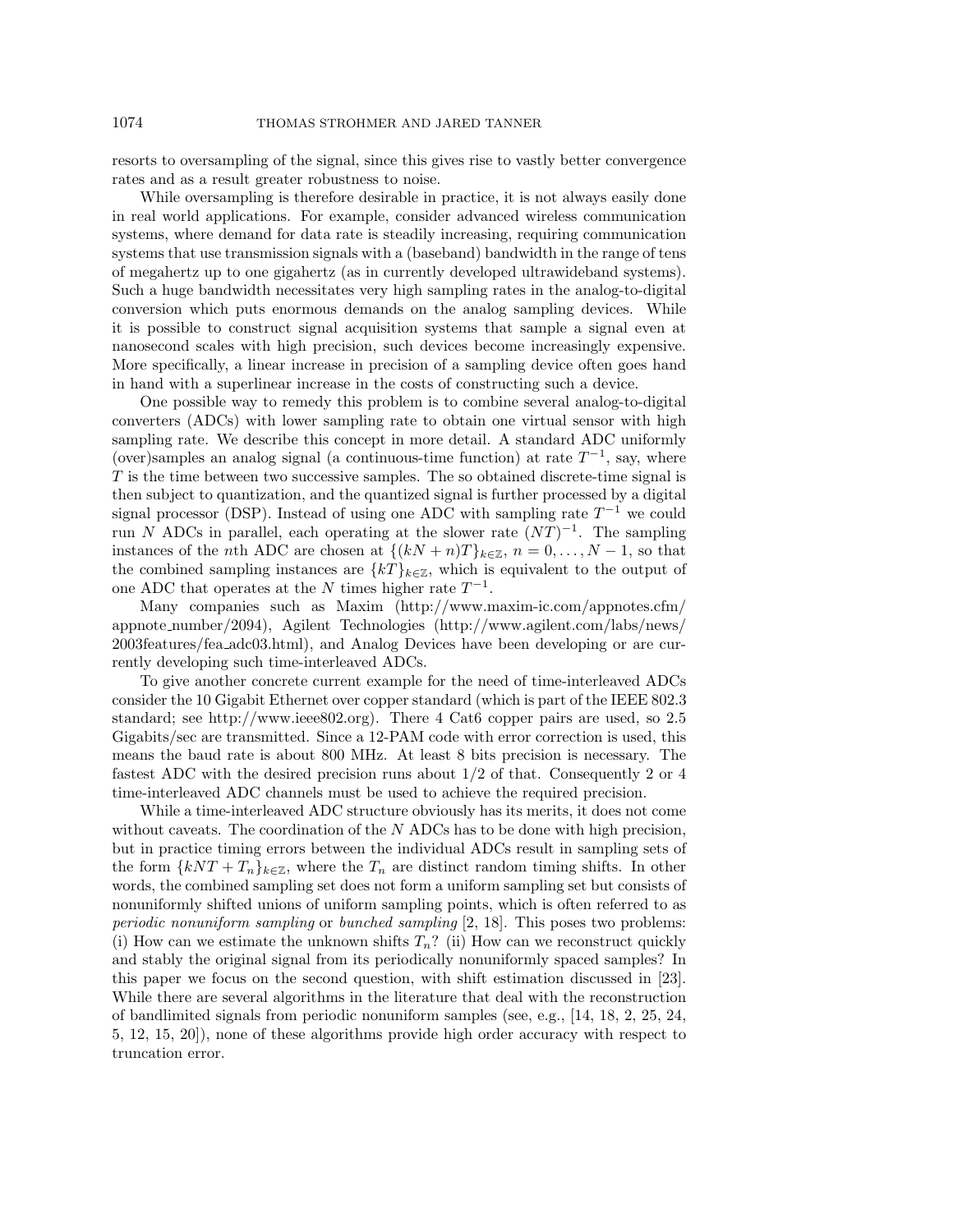Sometimes it can be advantageous to deliberately perform nonuniform periodic sampling in connection with analog-to-digital conversion. For instance, in [20] the use of periodic nonuniform sampling is proposed to avoid noise coupling in a mixed-signal integrated circuit, which contains analog and digital signal processing circuits, as is the case for an ADC. After the analog input signal has been sent through the ADC, the digital output is processed further by a DSP. However, switching of the digital circuits generates noise that can couple into the analog signal path through so-called parasite signal paths. Such noise coupling distorts the analog signal, which degrades the signal-to-noise ratio at the input of the ADC.

To avoid this noise coupling, it is proposed in [20] to have the ADC acquire a group (bunch) of samples at high rate while the digital signal processor is inactive, and allow digital processing of the ADC output during a second phase when the ADC is not sampling. This reduces the noise coupled to the analog signal, since the DSP operates only during the second phase. As the final step, one has to convert the bunched samples to uniformly spaced samples. Practical restrictions in terms of available memory and tolerable time delay imply an upper limit on the number of samples that can be processed during the conversion from bunched to uniform samples. This sampling pattern is obviously a special case of the periodic nonuniform sampling pattern described in the previous paragraph, with the simplification that all  $T_n - T_{n-1}$  are (nearly) equal, but with the difficulty that we have a potentially large gap between two clusters of samples. This large gap may cause some instabilities; therefore it is vital to have a numerical reconstruction algorithm that is robust to such large gaps.

In this paper we develop the first method for reconstruction of a bandlimited signal from its periodic nonuniformly spaced samples that achieves root-exponential accuracy from a finite number of samples. The proposed method is numerically robust, and since its computationally most expensive steps consist of fast Fourier transforms (FFTs), it is numerically very efficient.

The paper is organized as follows. In section 2 we review some results on oversampling and localization of functions and their Fourier transforms. The Gevrey class arises as a natural candidate space for compactly supported smooth filter functions in connection with oversampled bandlimited signals. In section 3 we briefly describe how these smooth filters correspond to a localized reconstruction, resulting in a root-exponential accurate, fast algorithm for recovering a bandlimited signal from its uniformly spaced oversampled values. This simple observation is integral for the derivation of the main algorithm for the case of periodic nonuniformly spaced samples; cf. section 4. Numerical simulations that demonstrate the performance of the proposed method are presented in section 5. Finally, section 6 contains our conclusion and an outlook of future research.

**2. Oversampling and localization.** As mentioned in the introduction, the formulation in (1.2) is unsuitable for practical applications, where only a finite number of samples is available,  $\{f(k/2\sigma)\}_{|k|\leq L}$ . For truncated samples the error, classically referred to as the truncation error, is controlled by the atom's localization

(2.1) 
$$
\epsilon(t, L, T) := \left| f(t) - \frac{\sqrt{2\pi}}{2\sigma} \sum_{|k| \le L} f\left(\frac{k}{2\sigma}\right) \psi\left(t - \frac{k}{2\sigma}\right) \right|
$$

$$
\le \frac{\sqrt{2\pi}}{2\sigma} \cdot ||f||_{L_{\infty}} \sum_{|k| > L} \left| \psi\left(t - \frac{k}{2\sigma}\right) \right|.
$$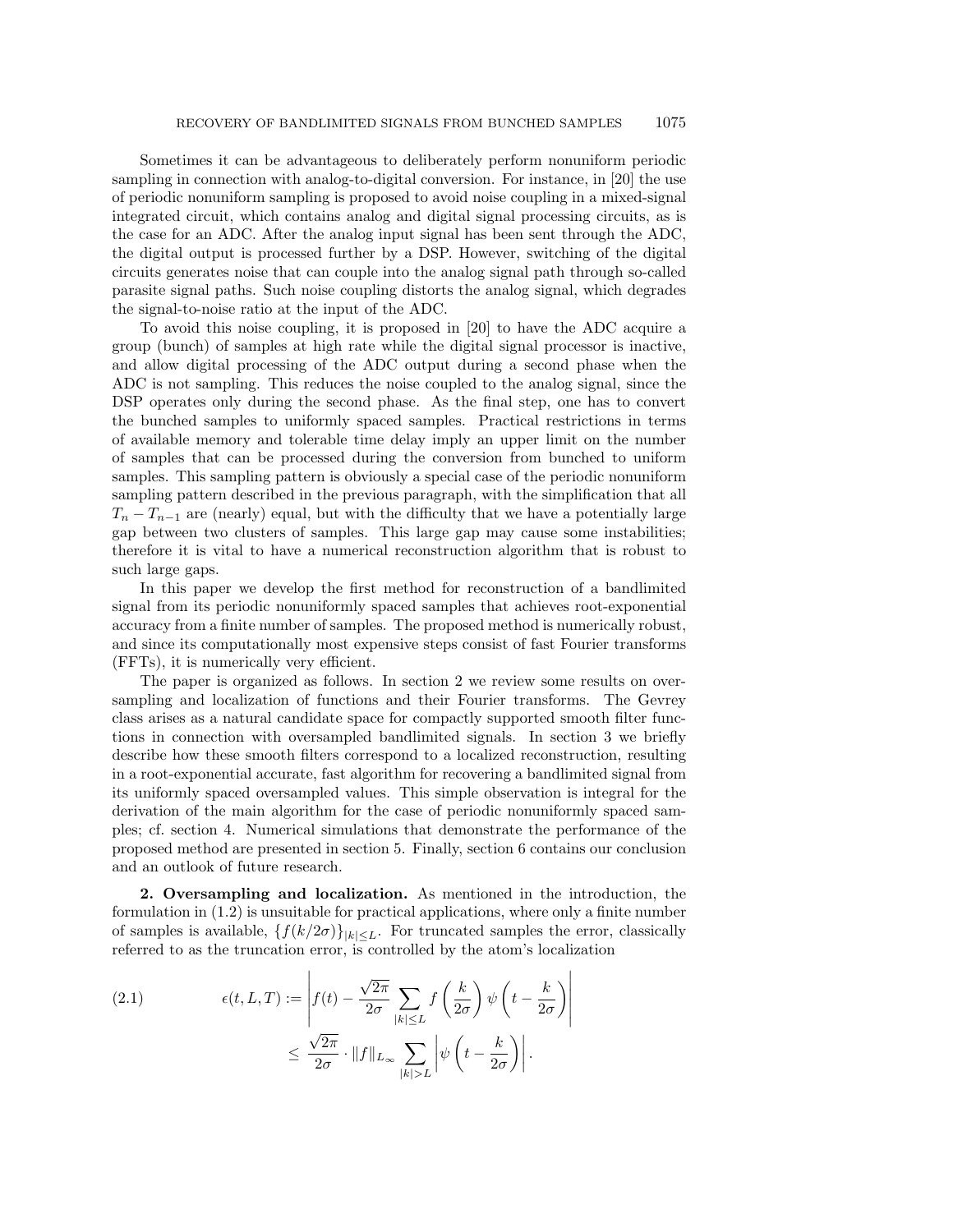In the case of the classical Shannon sampling theorem, the atom,  $\psi(\tau) := \text{sinc}(\tau)$ , suffers from an unacceptably slow decay,  $\lim_{\tau\to\infty} \psi(\tau) \sim 1/\tau$ , resulting in a first order convergence rate while moving from the sample boundaries,  $\pm L/2\sigma$ , to the interior. Moreover, if the samples  $f(k/(2\sigma))$  are replaced by noisy samples  $f(k/(2\sigma)) + \epsilon_k$ , then the corresponding approximation via the cardinal series in (1.2) may differ significantly from  $f(t)$ ; cf. [4].

To remedy these problems in applications, one usually introduces oversampling. Sampling a function in the time domain introduces a periodization in the associated Fourier dual space, where sampling rate  $T^{-1} = 2\sigma$  corresponds to a  $2\sigma$  periodization. In (1.2) the reproducing atom (time domain),  $\text{sinc}(2\pi\sigma t - \pi k)$ , removes the periodization introduced by sampling, through the action of its associated filter (Fourier dual space),  $\chi_{[-\sigma,\sigma]}$ . For this critical, Nyquist sampling rate, sinc(·) is the unique atom that can be used to remove the periodization. However, if the bandlimited signal is sampled at a faster rate,  $T^{-1} := 2\sigma/r$ , where  $r < 1$ , then the dual space periodization is increased to  $2\sigma/r$ , allowing a large family of reproducing filters. Specifically, any function satisfying<sup>2</sup>

(2.2) 
$$
\Psi(w) = \begin{cases} 1, & |w| \le \sigma, \\ 0, & |w| > \sigma(2-r)/r =: \Omega \implies \psi \in B_{\Omega}, \\ \text{anything else} \end{cases}
$$

gives rise to a Shannon-type series expansion

(2.3) 
$$
f(t) \equiv \sqrt{2\pi} T \sum_{k=-\infty}^{\infty} f(kT) \psi(t - kT).
$$

For  $r = 1$  the above filter reduces to  $\chi_{[-\sigma,\sigma]}$  and the classical Shannon's sampling theorem, whereas for  $r < 1$  a gap<sup>3</sup> is introduced between  $\sigma$  and  $\sigma(2-r)/r$ , allowing for a host of other reproducing filters, including those with a high degree of regularity; see Figure 2.1.

Asymptotically the atom's localization is reflected in the filter's smoothness; consequently, the filter's regularity controls the convergence rate of the truncation error (2.1). By constructing infinitely differentiable filters with precise regularity estimates, we obtain root-exponential accuracy for the approximation of a bandlimited signal, as the point to be approximated moves from the sampling boundary,  $\pm LT$ , to the interior; see subsection 2.1. Unfortunately, unlike classical finite regularity filters, such as the raised cosine, which have a closed form expression for their corresponding atoms, to the authors' knowledge, there is no known infinitely differentiable compactly supported filter whose atom allows an explicit closed form expression. Alternatively to approximating the atoms as proposed in [16, 22], we introduce and analyze a direct Fourier domain implementation that does not adversely affect the high resolution

<sup>&</sup>lt;sup>2</sup>It has been noted in [11] that the reproducing property is somewhat less strict than as stated in (2.2), in that the filter need not be zero for all  $|w| \ge (2 - r)/r$ . Rather, the reproducing property is satisfied if the filter is one for  $|w| \leq \sigma$  and zero at the points where the periodic extension of the signal's dual representation is nonzero. However, this added flexibility cannot increase the regularity of the filter or decrease its regularity constants and, as such, cannot improve the asymptotic convergence rate. Although this added flexibility can be used to increase the atom's immediate localization about the origin, it introduces substantial peaks away from the origin [11], decreasing the overall convergence rate.

<sup>&</sup>lt;sup>3</sup>Filters which are nonzero for  $\sigma < |w| < \Omega$  necessarily decrease noise less than the characteristic filter,  $\chi_{[-\sigma,\sigma]}$ , but the vastly improved convergence rate more than makes up for this modestly lower denoising which is overcome in other ways.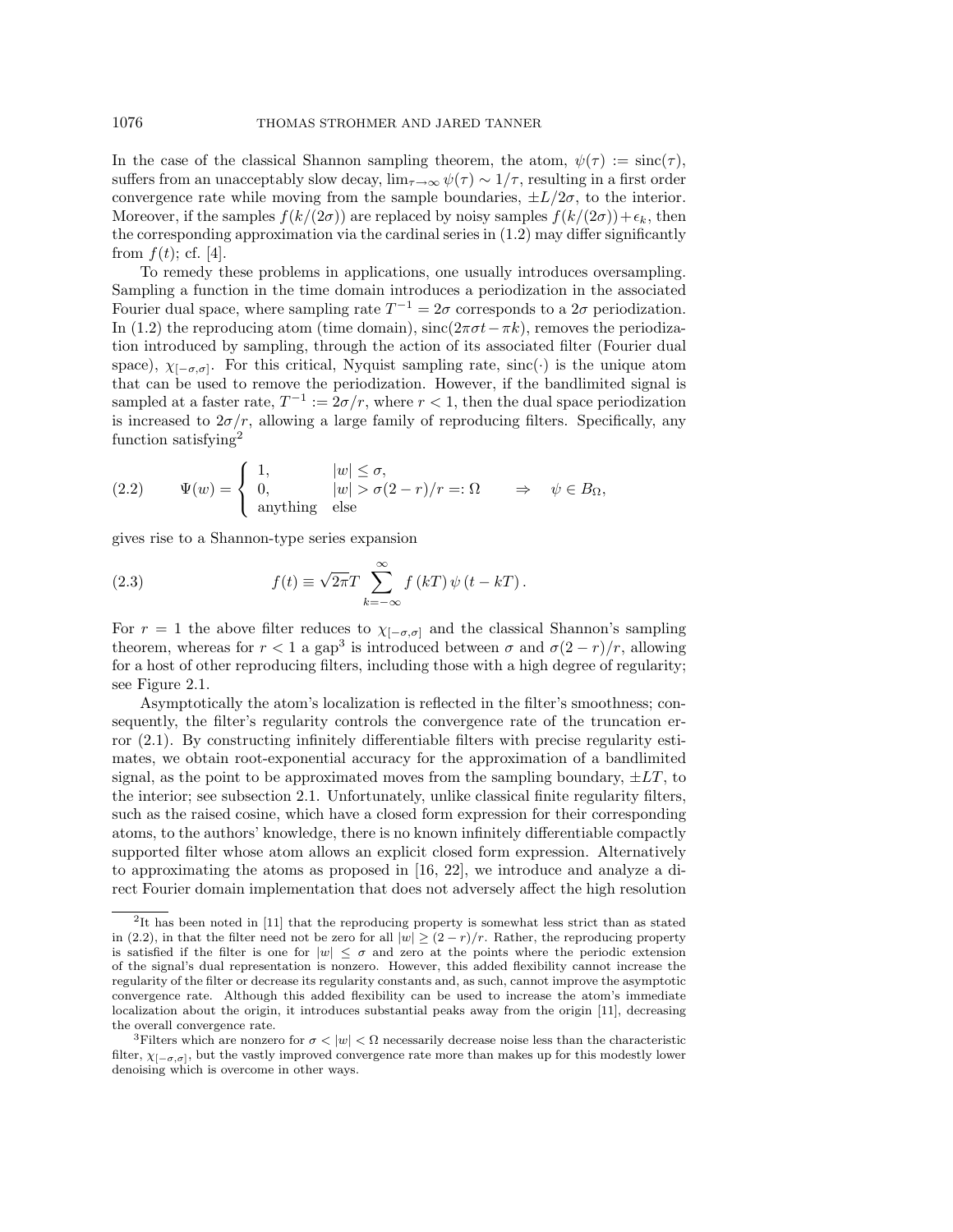

Fig. 2.1. The signal's dual space representation (solid line) and the signal's periodization due to sampling at the rate,  $T^{-1} := 2\sigma/r$ , for  $r < 1$  (dotted line). With the gap between periodization, a smooth filter (dot-dash line) can be used to remove the periodization introduced by sampling.

achieved by smooth filters. The time domain localization of an atom,  $\psi(\cdot)$ , is reflected in the regularity<sup>4</sup> of its corresponding filter,  $\Psi(\cdot)$ ,

(2.4) 
$$
|\psi(t)| \le (2\pi t)^{-s} \|\Psi\|_{C^s} \cdot \frac{2\Omega}{\sqrt{2\pi}} \quad \forall s, \qquad \psi \in B_{\Omega},
$$

where  $\|\Psi\|_{C^s} := \|\Psi^{(s)}\|_{L^{\infty}}$ .

Consequently, combining the bounds in (2.1) and (2.4), convergence is gained at the polynomial rate<sup>5</sup>

(2.5) 
$$
\epsilon(t, L, T) \leq \text{Const} \cdot (LT - |t|)^{1-s} (2\pi)^{-s} \|\Psi\|_{C^s} \cdot \left(\frac{\Omega}{\sigma}\right), \quad s \geq 2,
$$

as t passes from the boundary,  $\pm LT$ , to the interior, where  $T := r/2\sigma$ .

Rather than improving the atom's localization by increasing its corresponding filter's regularity, attempts have been made to construct highly localized atoms by maximizing the atom's local weight,  $\int_{-R}^{R} \psi^2(t) dt / \int_{-\infty}^{\infty} \psi^2(t) dt$ . However, such approaches have resulted in discontinuous filters [17] and atoms which do not decay globally [11]. A much more successful approach for polynomial order filters is to minimize the filter's regularity constant,  $\|\Psi\|_{C^{s}}$ . The classical raised cosine is such a filter [21]:

(2.6) 
$$
\Psi_{rc}(w) = \begin{cases} 1, & |w| \le \sigma, \\ 0, & |w| > \sigma(2-r)/r, \\ \frac{1}{2}(1 + \cos(\frac{\pi}{2}(\frac{r}{1-r})(\frac{w}{\sigma} - 1)), & \sigma < w < \sigma \frac{2-r}{r}, \\ \frac{1}{2}(1 + \cos(\frac{\pi}{2}(\frac{r}{1-r})(\frac{w}{\sigma} + 1)), & -\sigma > w > -\sigma \frac{2-r}{r}, \end{cases}
$$

<sup>&</sup>lt;sup>4</sup>This is achieved by s integrations by parts, where the derivatives are transferred onto the filter. <sup>5</sup>If the underlying filter possesses  $|\Psi||_{C^{s+1}} < \infty$ , then the bound (2.5) can be tightened by one order of  $(LT - |t|)$  to the rate  $(LT - |t|)^{-s}$  [9].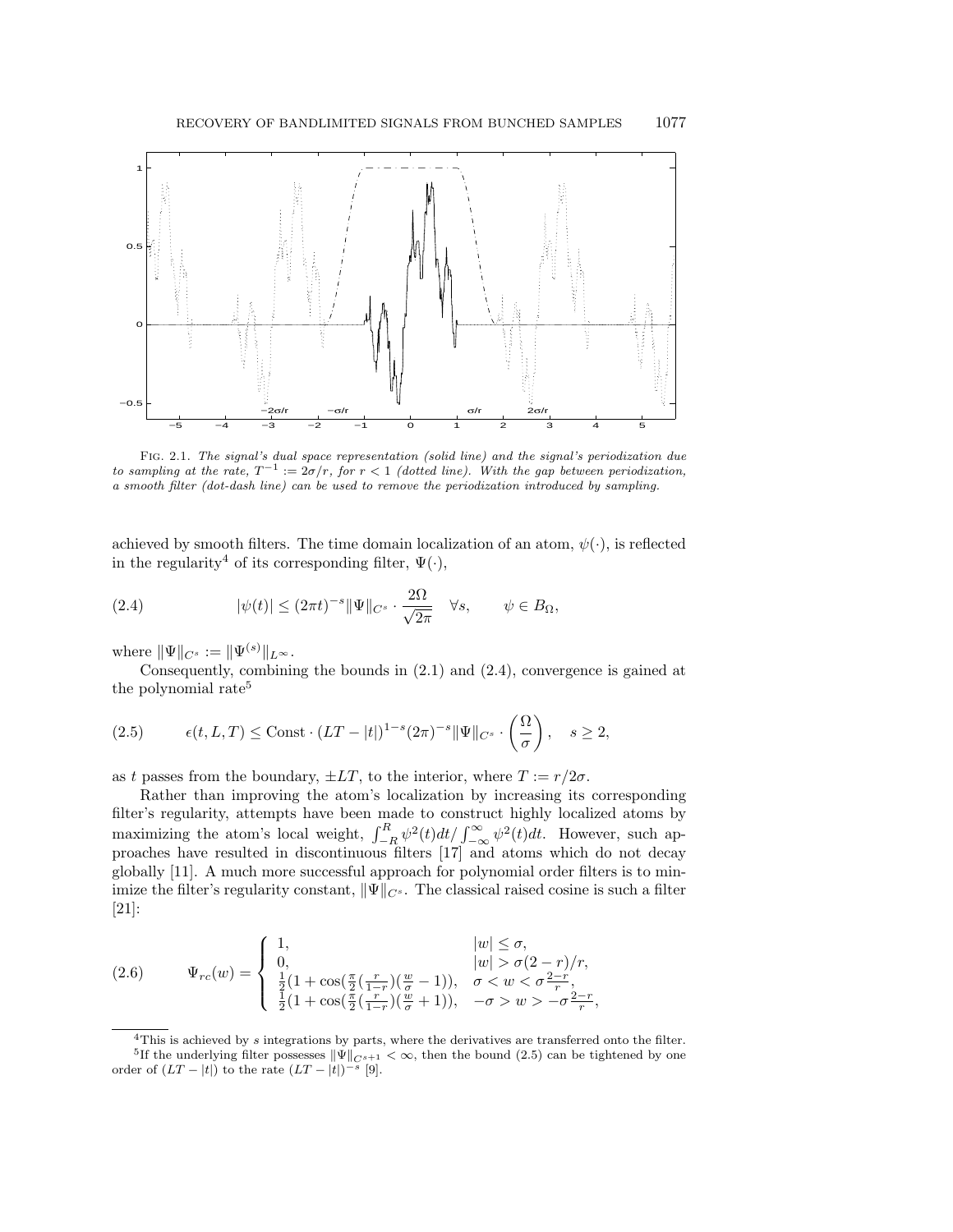where the bounded regularity constants are given explicitly by  $\|\Psi\|_{C^1} = \frac{1}{2}(\frac{T}{2(1-r)})$ and  $\|\Psi\|_{C^2} = \frac{1}{2}(\frac{T}{2(1-r)})^2$ .

When a comparatively small number of sampling points is taken, low regularity constant polynomial order methods give extremely good reconstructions. However, when a larger number of samples is available, atoms with significantly improved asymptotic localization can be achieved by constructing infinitely regular filters,  $\Psi \in C_0^{\infty}$ . It should be noted that for infinitely differentiable functions, the optimal bound in  $(2.4)$  is not necessarily obtained for large s, as the regularity constant  $\|\Psi\|_{C^s}$  grows rapidly in s. Rather, for functions where precise regularity estimates are known, the optimal  $s$  can be determined, resulting in an exponential decay without necessarily large constants. These claims will be realized in the numerical experiments presented in section 5, contrary to the assertion in [3], where it is claimed that the increased regularity does not improve numerical convergence. In a direct numerical comparison with the raised cosine filter, our infinitely differentiable filter (2.10) achieves dramatically superior convergence in the interior of the samples, and quantitatively similar errors near the sampling boundaries; see Figure 5.1.

**2.1. Localization and Gevrey regularity.** To achieve exponential accuracy and satisfy the reproducing condition, (2.2), requires a filter which is infinitely differentiable and compactly supported. The natural space for infinitely differentiable compactly supported functions is the Gevrey class which consists of functions satisfying the smoothness bound

(2.7) 
$$
||h||_{C^s} := ||h^{(s)}||_{L^{\infty}} \leq \text{Const} \cdot \frac{(s!)^{\alpha}}{\eta_h^s} \iff h \in G^{\alpha},
$$

where  $\eta_h$  is a constant independent of s. Incorporating the regularity information in the localization bound, (2.4), and minimizing over all admissible s, we conclude that Gevrey class filters satisfy a root-exponential localization  $\mathrm{decay},{}^6$ 

(2.8) 
$$
|\psi(t)| \leq \text{Const} \cdot \sqrt{|t|} \exp(-\alpha (2\pi \eta |t|)^{1/\alpha}), \quad \Psi \in G^{\alpha},
$$

and root-exponential truncation error

(2.9) 
$$
\epsilon(t, L, T) \leq \text{Const}_{\alpha, \eta} \exp(-(2\pi \eta (LT - |t|))^{1/\alpha}),
$$

where  $\text{Const}_{\alpha,\eta} \sim \eta^{-2} \sum_{l=0}^{q} q! \eta^{l/2} / (q-l)!$ , with q the smallest integer greater than or equal to  $(3\alpha - 2)/2$ .

A similarly localized atom was constructed in [8, 16] by multiplying the sinc function with the inverse Fourier transform of an appropriately dilated  $G<sup>2</sup>$  function. Alternatively, such  $G^{\alpha}$  filters can be expressed explicitly in the dual space, such as

(2.10) 
$$
\Psi_{G2}(w) = \begin{cases} 1, & |w| \leq \sigma, \\ 0, & |w| > \sigma(2-r)/r, \\ \rho\left(\frac{w-\sigma}{\sigma(2-r)/r}\right), & \sigma < w < \sigma\frac{2-r}{r}, \\ \rho\left(\frac{-w-\sigma}{\sigma(2-r)/r}\right), & -\sigma > w > -\sigma\frac{2-r}{r}, \end{cases}
$$

where  $\rho(w) := \exp[\beta(w-1)^{-1} e^{-1/w}] \in G^2$  [13].

<sup>&</sup>lt;sup>6</sup>Compact support is inconsistent with analyticity,  $G<sup>1</sup>$ , so reproducing atoms can at most be in the space  $G^{\alpha}$ , for  $\alpha > 1$ , excluding true exponential decay, i.e.,  $\alpha = 1$ , as was shown in the classical paper [1]. The Gevrey class of functions is essentially similar to ultradifferentiable functions [19].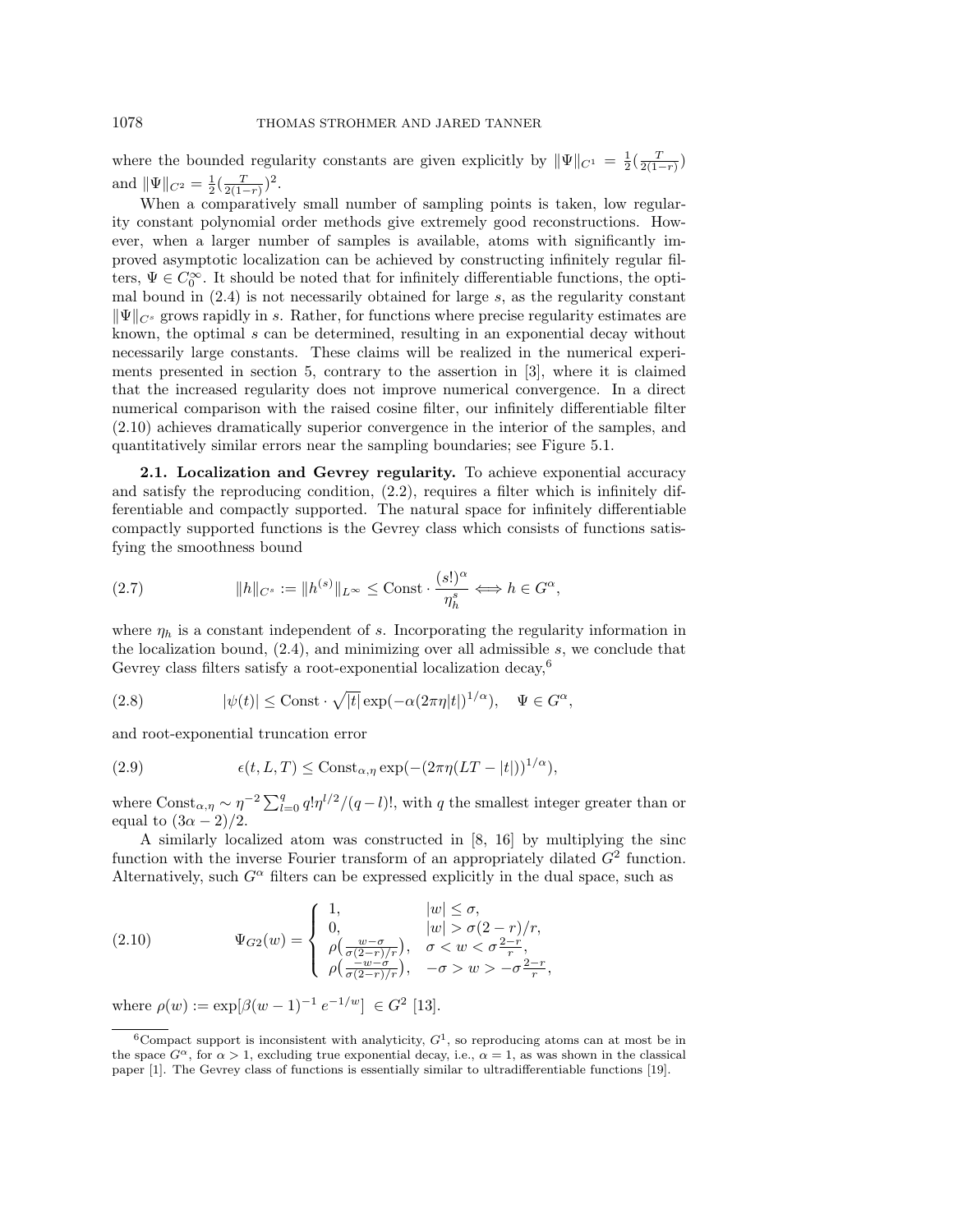Although the filter  $\Psi_{G2}(\cdot)$  and the one in [16] result in rapid convergence while approaching the interior,  $|t| \leq LT$ , their associated atoms lack an explicit construction. As a result, to reconstruct a bandlimited signal at an arbitrary point has required the costly implementation of a quadrature evaluation, or a global approximation of the atom, such as the Padé and Gabor approximations proposed in  $[16]$  and  $[22]$ , respectively. Alternatively, in the next section we introduce and analyze a direct Fourier domain implementation that does not adversely effect the high resolution achieved by smooth filters.

**3. Dual space implementation for uniform oversampling.** In this section we introduce an implementation which removes the sampling induced periodization through the direct action of the filter in the Fourier dual space. More specifically, if the bandlimited signal is sampled on the mesh  $R := \{kT\}_{|k| \le L}$ , with  $T := r/2\sigma$  and  $r < 1$ , we seek to compute an approximation to the signal on the refined mesh  $P :=$  ${kT/p}_{|k| \leq pL}$ , where  $p \in \mathbb{N}/\{1\}$ . This implementation is extremely efficient, as it only requires the FFT of the zero inserted signal, (3.2), and the pointwise multiplication in the dual space.

Define the approximation on the fine mesh as

(3.1) 
$$
Approx_{\psi} f\left(\frac{qT}{p}\right) := \sum_{|k| \le L} f(kT)\psi\left[\left(\frac{q}{p} - k\right)T\right].
$$

We zero insert the samples from the coarse mesh to the fine mesh

(3.2) 
$$
f_o(x) := \begin{cases} f(x), & x \in R, \\ 0, & x \in P/R, \end{cases}
$$

and note that the approximation in (3.1) is a discrete convolution,

(3.3) 
$$
Approx_{\psi} f(hq) = \sum_{|k| \leq pL} f_o(hk) \psi([q-k]h),
$$

where  $h := T/p$ . To transfer the discrete convolution to pointwise multiplication in the dual space, we define the discrete, pseudo-Fourier transforms of a function as

(3.4) 
$$
\tilde{G}(w_j) := \frac{h}{\sqrt{2\pi}} \sum_{|k| \leq pL} g(hk) \exp(-2\pi i h k w_j),
$$

(3.5) 
$$
g(hq) := \frac{\sqrt{2\pi}}{h(2pL+1)} \sum_{|j| \leq pL} \tilde{G}(w_j) \exp(2\pi i h q w_j),
$$

where  $w_j := j/h(2pL + 1)$ .

In this notation the time domain implementation can be expressed in the Fourier domain,

(3.6)  
\n
$$
Approx_{\psi} f(hq) = \sum_{|k| \leq pL} f_o(kh)\psi([q-k]h)
$$
\n
$$
= \frac{2\pi}{h^2(2pL+1)} \sum_{|j| \leq pL} \tilde{F}_o(w_j)\tilde{\Psi}(w_j) \exp(2\pi i h w_j q).
$$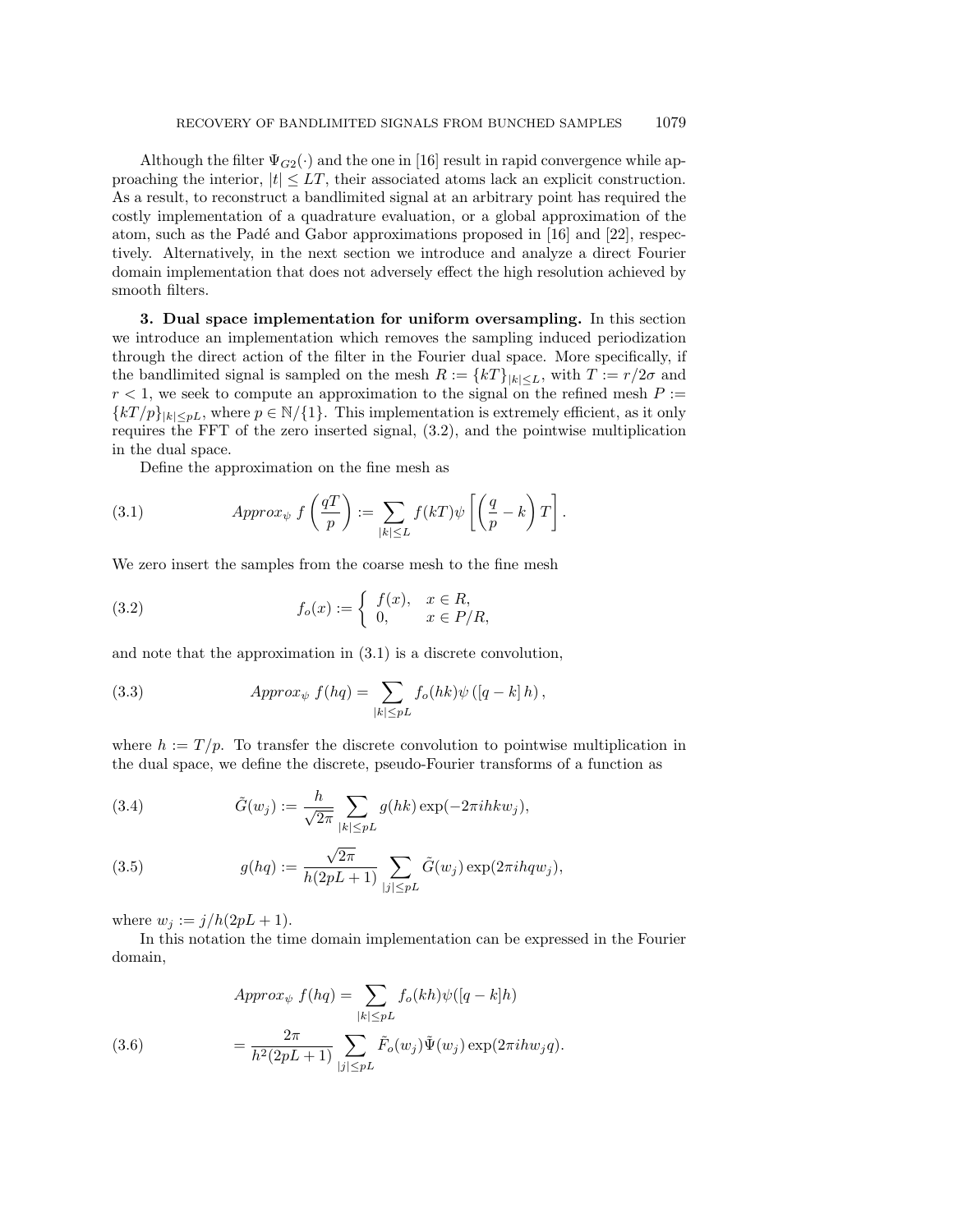Although this illustrates an efficient method for computing the approximation on a refined grid without increasing the overall error, it remains necessary to compute the atom in order to determine  $\Psi(w_i)$ . However, the pseudo-Fourier transform is the spectral projection (truncated Fourier series) of the true Fourier representation,

$$
\tilde{\Psi}\left(\frac{w_j}{2\pi h}\right) = \frac{h}{\sqrt{2\pi}} \sum_{|k| \le pL} \psi(hk) \exp(-ikw_j)
$$
\n
$$
= h \int_{-\sigma(2-r)/r}^{\sigma(2-r)/r} \Psi\left(\frac{w}{2\pi h}\right) D_{pL}(2\pi h(w - w_j)) dw
$$
\n(3.7)\n
$$
= S_{pL} \Psi\left(\frac{w_j}{2\pi h}\right),
$$

where  $D_R(x) := \sin((R + 1/2)x)/2\pi \sin(x/2)$  is the Dirichlet kernel of order R, and  $S_Rf(\cdot)$  is the R term truncated Fourier series projection of  $f(\cdot)$ , i.e.,  $S_Rf := D_R * f$ . As such, for highly smooth filters, the two Fourier representations are root-exponentially close<sup>7</sup> for all  $w_j$ ,

(3.8) 
$$
\left|\Psi(w_j) - \tilde{\Psi}(w_j)\right| = |\Psi(w_j) - S_{pL}\Psi(w_j)|
$$

$$
\leq \text{Const} \cdot e^{-\alpha(\eta_{\Psi}LT)^{1/\alpha}}, \qquad \Psi(\cdot) \in G^{\alpha}.
$$

The composite error is then composed of the traditional truncation error, (2.1), and the error in replacing the pseudo-Fourier transform with the exact dual space representation of the atom, i.e., the filter. We summarize the above results in the following theorem.

THEOREM 3.1. Let  $f(t)$  be a signal bandlimited to  $[-\sigma, \sigma]$ , and  $\Psi(\cdot)$  a filter in  $G^{\alpha}$ satisfying (2.2). From the function's oversampled values on the mesh,  $R := \{kT\}_{|k| \leq L}$ , where  $T := r/2\sigma$ ; its approximation on the fine mesh,  $P := \{kh\}_{|k| \leq PL}/R$ , where  $h := r/2\sigma p$  for  $p \in \mathbb{N}/\{1\}$ , can be computed by pointwise multiplying the pseudo-Fourier transform, (3.4), of the signal's zero insertion onto P and the filter,  $\Psi(\cdot)$ . The resulting error is bounded by

$$
\left| f(hk) - \frac{2\pi}{h^2(2pL+1)} \sum_{|j| \leq pL} \tilde{F}_o(w_j) \Psi(w_j) \exp(2\pi i h w_j k) \right|
$$
  
\n
$$
\leq \text{Const} \cdot \frac{p^2 L}{\sigma r} \|f\|_{L^{\infty}} \left( e^{-\alpha (\eta_{\Psi} LT)^{1/\alpha}} + e^{-\alpha (\eta_{\Psi} (LT - |t|))^{1/\alpha}} \right)
$$
  
\n
$$
\leq \text{Const} \cdot \frac{p^2 L}{\sigma r} \|f\|_{L^{\infty}} e^{-\alpha (\eta_{\Psi} (LT - |t|))^{1/\alpha}}.
$$

Remark. Although the approximation of an arbitrary point is not possible by the method put forth in Theorem 3.1, the filter can be modulated to give an approximation on a shifted submesh,  $P + s_0 := \{kh + s_0\}_{|k| \leq pL}$ . This can be seen directly be replacing  $\tilde{\Psi}(w_i)$  in (3.6) with its modulation  $\tilde{\Psi}(w_i) \exp(2\pi i s_0 w_i)$  and absorbing the modulation into the exponential, resulting in  $Approx_{\psi} f(hq + s_0)$ . An arbitrary point in  $|t| \leq LT$  can be approximated for a small modulation,  $|s_0| \leq h/2$ , and

<sup>&</sup>lt;sup>7</sup>This is true for any  $p \in \mathbb{N}/\{1\}$  as the trapezoidal quadrature is taken over the support of the filter,  $[-\sigma(2-r)/r, \sigma(2-r)/r] \subset [w_{-pL}, w_{pL}].$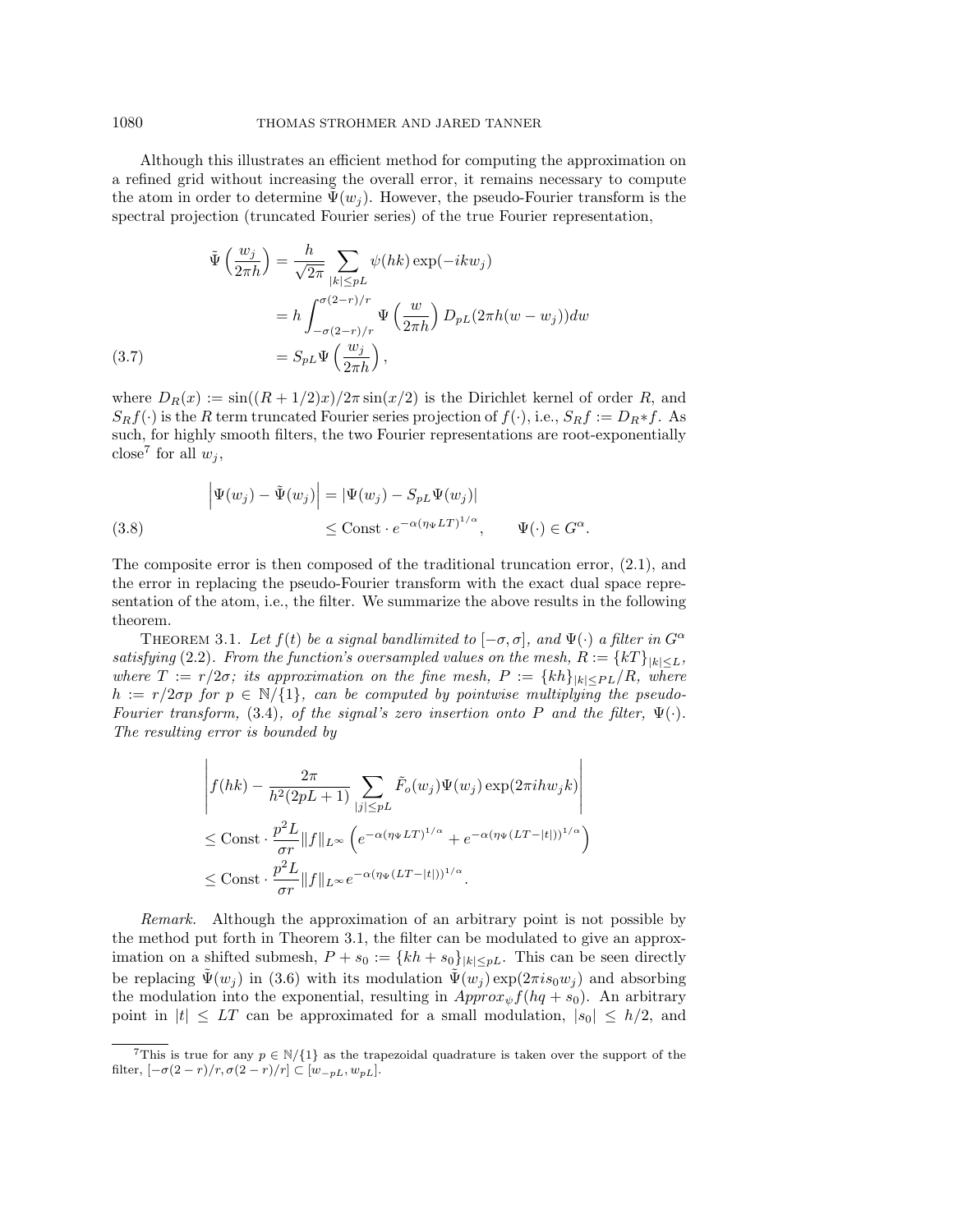as a result, the difference between the modulated pseudo-filter and the true modulated filter remain exponentially small, only modestly increasing the constant in (3.8). Consequently any point in the interior of the samples,  $|t| \leq LT$ , can be approximated with the exponential accuracy stated in Theorem 3.1 through the application of the appropriately modulated filter and a zero insertion of  $p = 2$ .

**4. An algorithm for periodic nonuniform sampling.** Although uniform oversampling achieves the optimal convergence rate for a given sampling rate, applications exist where for various reasons one is confronted with more general sampling geometries. In this section we devote our attention to the case of periodic nonuniform sampling (bunched sampling), i.e., when multiple uniform undersampled sets are combined to achieve an effective sampling density similar to the uniform sampling case. First order methods exist for the reconstruction of the bandlimited signal from periodic nonuniform sampling [18, 2, 25, 5]. Here we investigate the dual space structure induced by periodic nonuniform sampling, and derive direct high resolution reconstruction methods.

It is well known that for periodic nonuniform sampling a generalization of the cardinal series  $(1.2)$  holds by using N atoms in the series expansion (in combination with appropriate coefficients) instead of just one atom. Various essentially equivalent versions of this generalized sampling theorem have been derived, which all revolve around exploiting in the Fourier domain certain periodicities induced by the sampling geometry. Initially we follow a similar path, but unlike other approaches we pay special attention in our derivations to our goal of using highly localized atoms for the reconstruction of the sampled function.

Poisson's summation theorem relates the physical space sampling to the resulting dual space periodization. Specifically, a bandlimited signal,  $f \in B_{\sigma}$ , sampled at the rate  $T^{-1} := 2\sigma/r$  causes a dual space periodization of  $2\sigma/r$ . For oversampling,  $r < 1$ , the signal's dual space representation is separated (Figure 2.1), and the introduced periodization can be removed in one step by applying a smooth filter which satisfies the reproducing condition (2.2). Alternatively, when a signal is undersampled  $(r > 1)$ , the dual space periodizations overlap, and a general signal cannot be reconstructed from those samples alone. More precisely, if a signal is sampled at the points  $\{lT + T_n\}_{l \in \mathbb{Z}}$ , the dual space representation is given by

(4.1) 
$$
S_{T_n}(w) := e^{2\pi i T_n w} \sum_{l=-\infty}^{\infty} e^{-2\pi i l T_n T^{-1}} F(w - lT^{-1}).
$$

If  $N \geq \lceil r \rceil$  such undersampled sets are available, then an *effective sampling rate of*  $2\sigma N/r$  is obtained and the overlapping can be removed for  $|w| < \sigma$ , allowing the recovery of the bandlimited signal. We now present general conditions, reminiscent of (2.2), for the recovery of a bandlimited signal from its bunched sampling. We then conclude this section with an algorithm for the construction of a family of filters which remove the sampling induced periodization.

For a given value of k,  $F(w)$  can be recovered from the N bunched sampling sets of the signal in the interval  $I_k := [(-N+k-1)T^{-1} + \sigma, kT^{-1} - \sigma]$  by multiplying each undersampled set's dual space representation,  $S_{T_n}$  by an undetermined coefficient,  $c_{k,n}$ , selected to remove the periodizations for  $l = -N + k, \ldots, k - 1$ , i.e.,

(4.2) 
$$
F_k(w) := \sum_{n=1}^N c_{k,n} e^{-2\pi i T_n w} S_{T_n}(w)
$$
 with  $F_k(w) = F(w)$  for  $w \in I_k$ .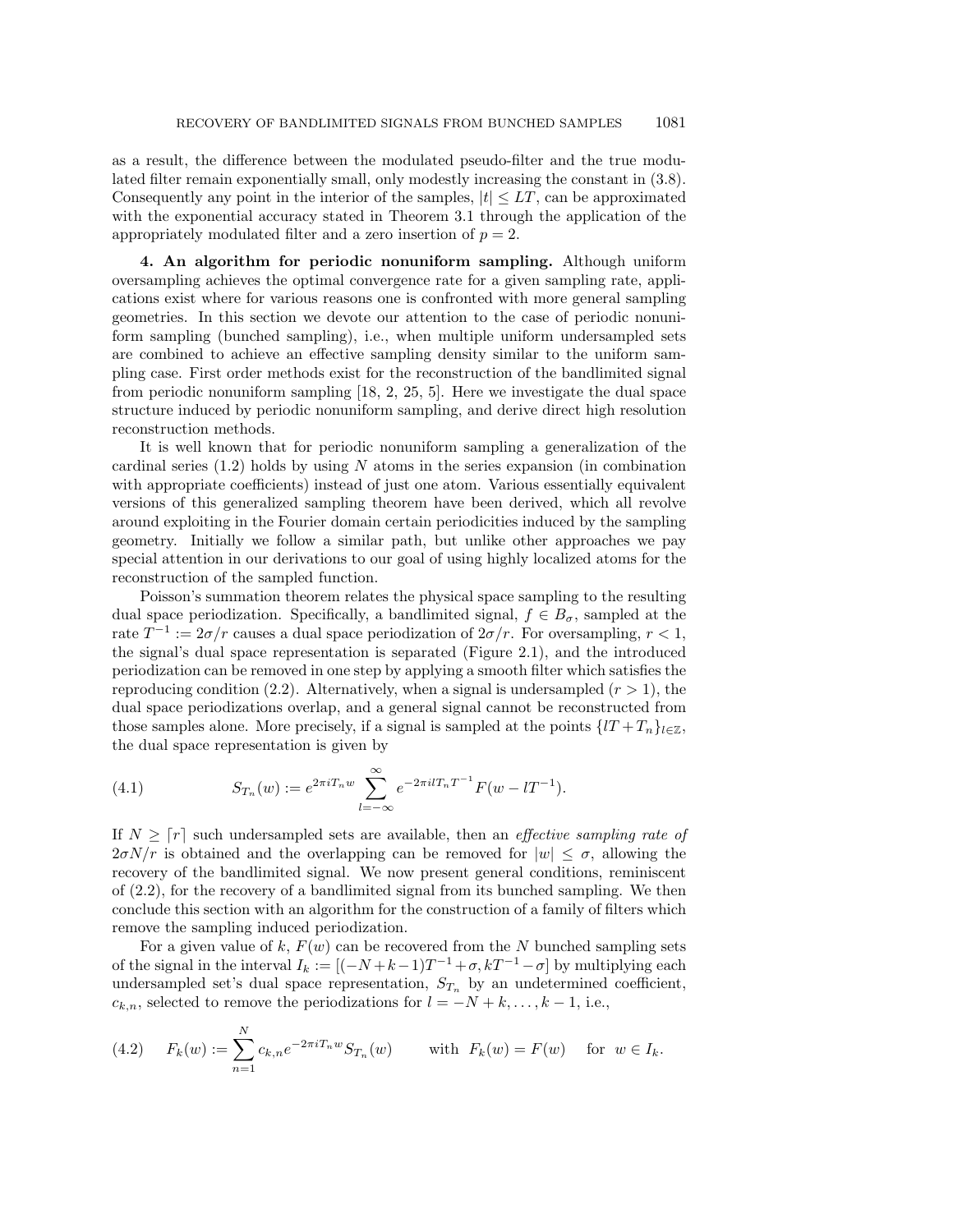The coefficients can then be determined by solving the resulting system<sup>8</sup>

(4.3) 
$$
AR(k)c(k) = e_{N-k+1}
$$
 with  $A_{m,n} := \exp(2\pi i T_n T^{-1}m)$ ,  $m, n = 1,..., N$ ,  
\n
$$
c(k) = (c_{k,1} c_{k,2} \cdots c_{k,N})^T, e_{N-k+1} = \delta_{j,N-k+1}
$$
, and  
\n
$$
R(k) := \text{diag}(\gamma_1(k) \gamma_2(k) \cdots \gamma_N(k))
$$
, where  $\gamma_n(k) := \exp(2\pi i T_n T^{-1}(k - N - 1))$ .

Repeating this process for a sufficient set of intervals to cover the bandwidth of the signal,  $[-\sigma, \sigma] \subseteq \bigcup_{j=1}^{\kappa} I_{k_j}$ , removes the sampling induced periodization for the bandwidth of interest.<sup>9</sup> However, the overall domain is segmented into  $\kappa$  overlapping intervals which must be spliced together with partitioning functions  $\Phi_{k_j}(w)$  constructed appropriately to recover  $F(w)$ ,

(4.4) 
$$
F(w) = \sum_{j=1}^{\kappa} F_{k_j}(w) \Phi_{k_j}(w), \qquad |w| \leq \sigma.
$$

For partitions which are not dependent on the translates,  $\{T_n\}_{n=1}^N$  requires  $\Phi_k(w)=0$ for  $w \notin I_k$  and consequently  $\sum_{j=1}^{\kappa} \Phi_{k_j}(w) = 1$  for  $|w| \leq \sigma$ . In summary, the signal's dual space representation can be recovered from its bunched sampling if the following conditions on the intervals and partitioning functions are satisfied:

(4.5)

$$
[-\sigma, \sigma] \subseteq \bigcup_{j=1}^{\kappa} I_{k_j}, \qquad \Phi_{k_j}(w) = 0 \text{ for } w \notin I_{k_j}, \qquad \sum_{j=1}^{\kappa} \Phi_{k_j}(w) = 1 \text{ for } |w| \leq \sigma.
$$

Accordingly, a bandlimited signal's  $(f(\cdot) \in B_{\sigma})$  Fourier transform can be recovered from its overlapping induced periodization by the set of filters  $\{\Psi_n(\cdot)\}_{n=1}^N$ ,

$$
F(w) = \sum_{j=1}^{\kappa} \Phi_{k_j}(w) \sum_{n=1}^{N} S_{T_n}(w) c_{k_j, n} e^{-2\pi i T_n w}
$$
  
= 
$$
\sum_{n=1}^{N} \left( \sum_{j=1}^{\kappa} c_{n, k_j} \Phi_{k_j}(w) \right) \sum_{l=-\infty}^{\infty} e^{-2\pi i l T_n T^{-1}} F(w - lT^{-1})
$$
  
= 
$$
\sum_{n=1}^{N} \Psi_n(w) \sum_{l=-\infty}^{\infty} e^{-2\pi i l T_n T^{-1}} F(w - lT^{-1})
$$
  
(4.6) 
$$
= T \sum_{n=1}^{N} \Psi_n(w) \sum_{l=-\infty}^{\infty} f(lT + T_n) e^{-2\pi i w(lT + T_n)},
$$

where the last equality is due to the Poisson summation formula, and the filters are defined as

(4.7) 
$$
\Psi_n(w) := \sum_{j=1}^{\kappa} c_{k_j,n} \Phi_{k_j}(w),
$$

<sup>&</sup>lt;sup>8</sup>The matrix A is of Vandermonde type and is therefore invertible for distinct translates,  $\{T_n\}_{n=1}^N$ . <sup>9</sup>The effective oversampling rate  $N/r > 1$  guarantees the full set of intervals cover the signal's bandwidth,  $[-\sigma, \sigma] \subseteq_{k=1}^{N} I_k$ .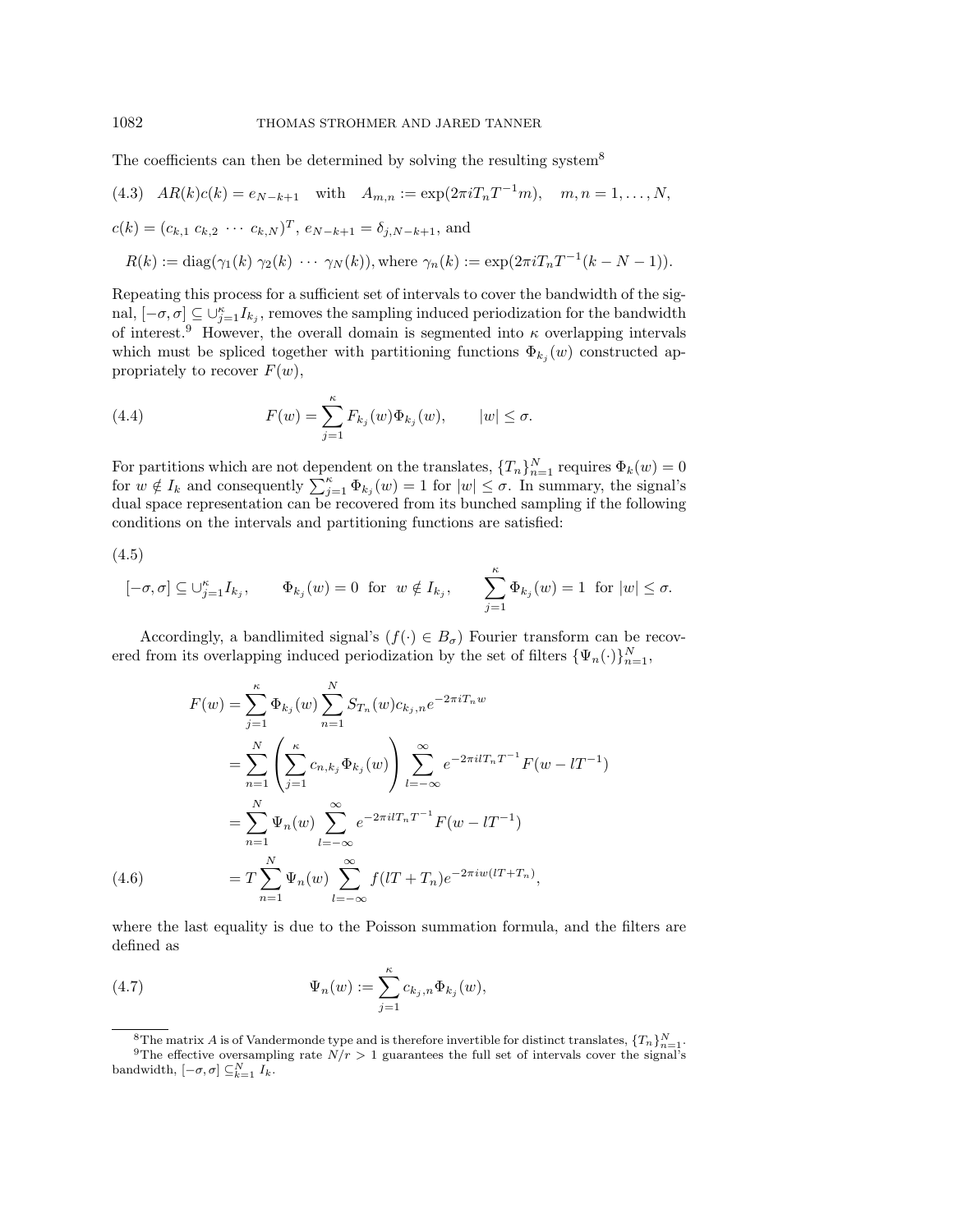with  $I_{k_j}$  and  $\Phi_{k_j}$  selected to satisfy conditions (4.5), and  $c_{k_j,n}$  being the solutions of the system  $(4.3)$ . Note that this N stage filtering is in contrast to the one-step filtering,  $F(w) = \Psi(w) \sum_{l=-\infty}^{\infty} F(w - lT^{-1})$ , used to remove the periodization induced by uniform oversampling.

Consequently, by taking the inverse Fourier transform of (4.6), the signal can be represented by its bunched samples and translated atoms:

(4.8) 
$$
f(t) = T \sum_{n=1}^{N} \sum_{l=-\infty}^{\infty} f(lT - T_n) \psi_n(t - (lT + T_n)),
$$

where  $\psi_n$ , the inverse Fourier transform of  $\Psi_n$ , is the atom associated with the undersampled set  $\{lT-T_n\}_{l\in\mathbb{Z}}$ . This is the corresponding generalization of the oversampling representation (2.3) to the case of bunched sampling.

Similar to the case of uniform oversampling, the truncation error for bunched sampling, (4.8), is governed by the atom's localization:

(4.9) 
$$
\epsilon_b(t, L, T) := \left| f(t) - T \sum_{n=1}^{N} \sum_{|l| \le L} f(lT - T_n) \psi_n (t - (lT + T_n)) \right|
$$

$$
\le T \|f\|_{L_\infty} \sum_{n=1}^{N} \sum_{|l| > L} |\psi_n (t - (lT + T_n))|.
$$

In [5] the Nyquist sampling rate  $N = r$  was considered, where the interval  $|w| \leq \sigma$ was necessarily partitioned with characteristic functions,  $\Phi_k(w) = \chi_{I_k}$ . However, similar to uniform Nyquist sampling the abrupt filtering results in atoms with first order decay, and consequently the convergence rate for truncated sets of samples is first order, making it an impractical method for real world applications.

For smooth  $G^{\alpha}$  filters, the atoms,  $\psi_n(t)$ , possess root-exponential localization, (2.8), and consequently the truncation error satisfies

$$
(4.10) \quad \epsilon_b(t, L, T) \leq \text{Const}_{\alpha, \eta} NT \|A^{-1}\| \|f\|_{L^{\infty}} \cdot \exp(-\alpha (2\pi \eta((L-1)T - |t|))^{1/\alpha}),
$$

where Const<sub>α,η</sub> is as before and  $||A^{-1}||$  is determined solely by the set of translates,  ${T_n}_{n=1}^N$ .

Remark. (i) The truncation error bound in (4.10) is overly pessimistic in the factor  $||A^{-1}||$  due to inherent structure in the system of equations  $AR(k)c(k) =$  $e_{N-k+1}$ . The  $(N-k+1)$ th row of this system simplifies to  $\sum_{n=1}^{N} c_{k,n} = 1$ for each  $k$ , imposing the additional structure on the atoms that the sum of the filters is the sum of the partitions,

(4.11) 
$$
\sum_{n=1}^{N} \Psi_n(w) = \sum_{n=1}^{N} \sum_{j=1}^{K} c_{n,k_j} \Phi_{k_j}(w) = \sum_{j=1}^{K} \Phi_{k_j}(w),
$$

which is by construction a smooth function satisfying condition  $(2.2)$  with a modified bandwidth  $\Omega$ . Applying the Fourier transform to (4.11), this structure implies that the atoms sum to a fixed function, independent of the set of translates. As a result, even when the translates are such that the matrix A is ill conditioned, a substantial amount of cancellation between the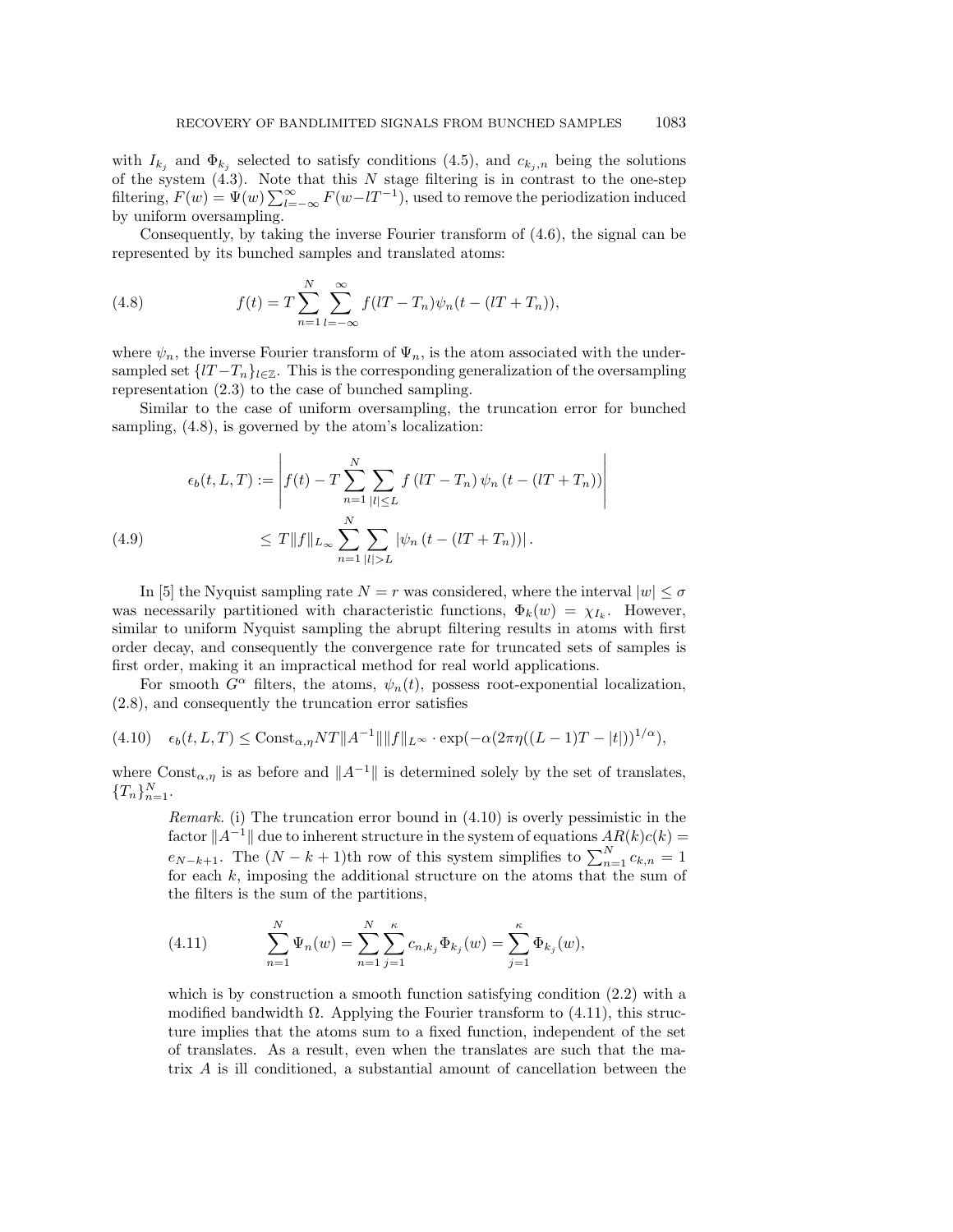atoms significantly reduces its effect on the truncation error. To see this more quantitatively, first group those translates that are near one another, say  $\{T_n\}_{n\in\lambda}$ . Then let  $x_\lambda$  be the overall amount of  $e_{N-k+1}$  contained in the space spanned by the associated columns of  $AR(k)$ . We observe in (4.3) that due to the linear dependence of the columns in  $AR(k)$  associated with  $n \in \lambda$ the coefficients  ${c_{k,n}}_{n\in\lambda}$  are often large in magnitude. Nonetheless, the sum of these coefficients is dictated by  $x_{\lambda}$ , which by construction is order one, not by the individual translates. For this reason, although the individual atoms associated with  $n \in \lambda$  may have large magnitude, determined by  ${c_{k,n}}_{n\in\lambda}$ rather than  $x_\lambda$ , their sum will not. Combined with the values of  $f(T-T_n)$ for  $n \in \lambda$  being nearly equal results in a substantial amount of cancellation between the associated atoms. To capture the effect of this cancellation quantitatively, rather than pass the absolute value onto each element as in (4.9), the bound can be left as

(4.12) 
$$
\epsilon_b(t,L,T) \leq T \sum_{|l|>L} \left| \sum_{n=1}^N f(lT-T_n) \psi_n(t-(lT+T_n)) \right|,
$$

where for each  $l$ , the atoms corresponding to near translates possess substantial cancellation. The numerical example in Figure 5.3 illustrates this effect, where the error near the sampling boundaries does not increase substantially for highly ill conditioned matrices A, but rather roundoff error in the cancellations pollutes the high resolution near the origin.

(ii) To improve the robustness of the proposed method even further we could multiply each uniform sampling set by some weight, similar to the general nonuniform sampling case discussed in [7]. In fact, by introducing properly chosen weights we can obtain estimates for the condition number of  $A$ , since the Toeplitz matrix  $A^*A$  is of the same form as the Toeplitz matrix appearing in [10]. We leave the details to the reader.

We now turn our attention to constructing intervals and smooth  $G^{\alpha}$  partitioning functions satisfying condition (4.5) where the number of undersampled sets is sufficient to achieve a density similar to oversampling,  $N>r$ , with an *effective oversampling* rate of  $N/r > 1$ .

For minimal oversampling,  $N = \lfloor r \rfloor > r$ , the recovered regions only overlap with their immediate neighbors, i.e.,  $I_k \cap I_j = \emptyset$  for  $|k-j| > 1$ , and the full set of recovered zones  $\{I_k\}_{k=1}^N$  is required to cover the interval  $[-\sigma, \sigma]$ . Moreover, for each  $I_k$  there is a subset that is not contained in the other intervals; consequently, the condition  $\sum_{k} \Phi_k(w) = 1$  for  $|w| \leq \sigma$  implies that the partitioning functions must satisfy

(4.13)

$$
\Phi_k(w) = \begin{cases} 1, & w \in [\max(-\sigma, (k-1)T^{-1} - \sigma), \min(\sigma, (-N+k)T^{-1} + \sigma)], \\ 0, & w \notin I_k. \end{cases}
$$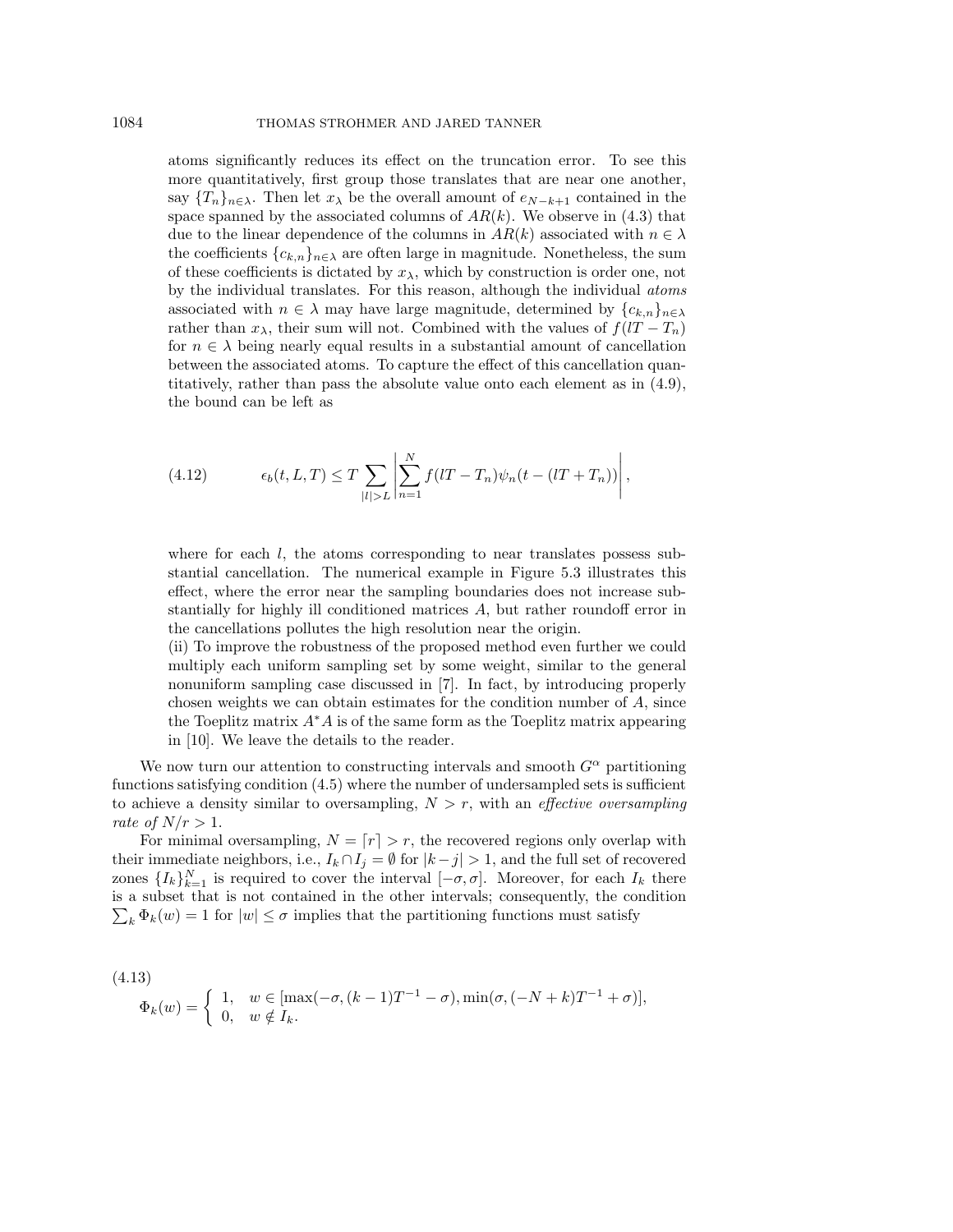An example of  $G^{\alpha}$  partitioning functions satisfying conditions (4.13) and  $\sum_{k} \Phi_{k}(w) =$ 1 for  $|w| \leq \sigma$  is

$$
(4.14)
$$

$$
\Phi_{k_1}(w) := \begin{cases} 0, & w \leq \sigma + (k_1 - 1)T^{-1}, \\ \rho\left(\frac{-w - \sigma}{-(k_1 - 1)T^{-1} - 2\sigma}\right), & \sigma + (k_1 - 1)T^{-1} < w < -\sigma, \\ 1, & -\sigma \leq w \leq \sigma + (k_2 - 1)T^{-1}, \\ \rho\left(\frac{w - (\sigma + (k_2 - 1)T^{-1})}{(k_1 - k_2 + N + 1)T^{-1} - 2\sigma}\right), & \sigma + (k_2 - 1)T^{-1} < w < (k_1 + N - 1)T^{-1} - \sigma, \\ 0, & (k_1 + N - 1)T^{-1} - \sigma \leq w, \end{cases}
$$

for the leftmost partition,

(4.15)

$$
\Phi_{k_j}(w) := \begin{cases}\n0, & w \leq \sigma + (k_j - 1)T^{-1}, \\
1 - \rho \left( \frac{w - (\sigma + (k_j - 1)T^{-1})}{(k_{j-1} - k_j + N + 1)T^{-1} - 2\sigma} \right), & \sigma + (k_j - 1)T^{-1} < w \\
1, & & < (k_{j-1} + N - 1)T^{-1} - \sigma, \\
1, & & (k_{j-1} + N - 1)T^{-1} - \sigma \leq w \\
\varphi \left( \frac{w - (\sigma + (k_{j+1} - 1)T^{-1})}{(k_j - k_{j+1} + N + 1)T^{-1} - 2\sigma} \right), & \sigma + (k_{j+1} - 1)T^{-1} < w \\
0, & & (k_{j+1} + 1)T^{-1} - \sigma, \\
0, & & (k_{j+1} + 1)T^{-1} - \sigma \leq w,\n\end{cases}
$$

for interior regions  $j = 2, 3, \ldots, \kappa - 1$ , and

(4.16)

$$
\Phi_{k_{\kappa}}(w) := \begin{cases}\n0, & w \leq \sigma + (k_{\kappa} - 1)T^{-1}, \\
1 - \rho \left( \frac{w - (\sigma + (k_{\kappa} - 1)T^{-1})}{(k_{\kappa - 1} - k_{\kappa} + N + 1)T^{-1} - 2\sigma} \right), & \sigma + (k_{\kappa} - 1)T^{-1} < w \\
1, & & < (k_{\kappa - 1} + N)T^{-1} - \sigma, \\
1, & & (k_{\kappa - 1} + N)T^{-1} - \sigma \leq w \leq \sigma, \\
\rho \left( \frac{w - \sigma}{(k_{\kappa} + N)T^{-1} - 2\sigma} \right), & \sigma < w < (k_{\kappa} + N)T^{-1} - \sigma, \\
0, & & (k_{\kappa} + N)T^{-1} - \sigma \leq w,\n\end{cases}
$$

for the rightmost partition, where  $k_j := j - N$  for  $j = 1, 2, ..., N$  and  $\rho(\cdot)$  is defined as in (2.10).

For more general effective oversampling rates,  $N > r$ , the recovered zones  $I_k$ often overlap many of their neighbors, and as such constructing the full set of N partitioning functions satisfying  $\sum_k \Phi_k(w) = 1$  for  $|w| \leq \sigma$  becomes substantially more complicated. However, for such higher effective oversampling, a smaller number of partitions,  $\kappa \leq N$ , is required to cover the support of  $F(w)$ . The ideal subset of intervals and partitioning functions selected through  $\{k_j\}_{j=1}^{\kappa}$  possess minimal slope, requiring that the intervals have equal size of internal and boundary overlaps, i.e.,  $length(I_{k_j} \cap I_{k_{j+1}}) = length(I_{k_1}/[-\sigma,\sigma]) = length(I_{k_{\kappa}}/[-\sigma,\sigma])$ . Combined with the fixed length of  $I_k$  the optimal subset for a given  $\kappa$  is selected as  $k_j^* := j\frac{N+1}{\kappa+1} - N$ for  $j = 1, 2, \ldots$ κ. The overlap length for  $\kappa$  sets with  $k_j$  as defined before is  $T^{-1}(1$  $r - \frac{\kappa N - 1}{\kappa + 1}$ ). The minimum number of partitions  $\kappa$  necessary to cover the bandwidth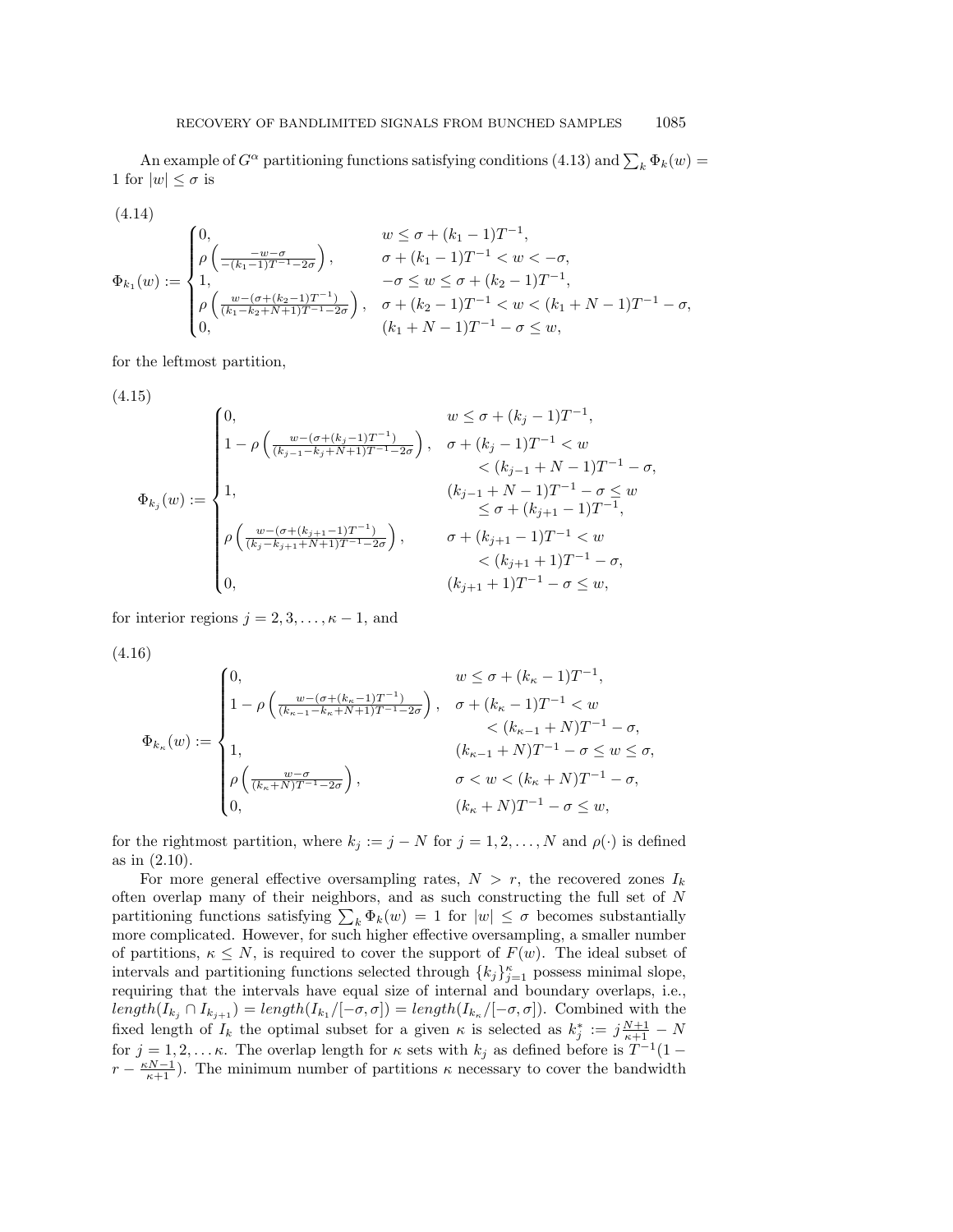$[-\sigma, \sigma]$  is then determined by requiring the overlap interval to be nonnegative, yielding  $\kappa_{min} := \left[ \frac{r}{N+1-r} \right].$ 

For computational purposes using the minimum number of partitions,  $\kappa_{min}$  results in unnecessarily steep partitions. Alternatively, a reasonable balance between simplicity of construction and minimizing the partitions slope is achieved by using the maximum number of partitions subject to the constraint that the intervals only interact with their immediate neighbors, yielding  $\kappa^* := \min(N, \lfloor \frac{N+1+r}{N+1-r} \rfloor)$ . The above results for bunched sampling are summarized in the following theorem.

THEOREM 4.1. A bandlimited signal  $f \in B_{\sigma}$  can be expressed in terms of its samples on the  $N > \lceil r \rceil$  uniform meshes  $\{lT + T_n\}_{l \in \mathbb{Z}}$ , where  $\{T_n\}_{n=1}^N$  are distinct and  $T := r/2\sigma$ . Reminiscent of the classical Shannon sampling theorem, the signal is decomposed into the translates of N atoms,  $\psi_n(\cdot)$ , each of which are associated with a particular uniform sampling mesh,

$$
f(t) = T \sum_{n=1}^{N} \sum_{l=-\infty}^{\infty} f(lT - T_n) \psi_n(t - (lT + T_n)).
$$

A particularly simple construction of filters is achieved by solving the system of equations (4.3) for  $k_j^* = round(j\frac{N+1}{\kappa^*+1} - N)$ , where  $\kappa^* = min(N, \lfloor \frac{N+1+r}{N+1-r} \rfloor)$ . The N filters are then given by

$$
\Psi_n(w):=\sum_{j=1}^{\kappa^*} c_{k_j^*,n} \Phi_{k_j^*}(w),
$$

where the coefficient  $c_{k_j^*,n}$  are determined by solving (4.3) for  $\{k_j^*\}_{j=1}^{\kappa^*}$ , and the partitioning functions are given by  $(4.14)$ ,  $(4.15)$ ,  $(4.16)$ .

Before developing a dual space implementation for truncated bunched sampling, we illustrate partitions and representative atoms for bunched samples in the case of minimal oversampling,  $N = \lfloor r \rfloor > r$ .

EXAMPLE 1. The partitions for  $r = 2.4$  as expressed in (4.14), (4.15), (4.16) for the case  $N = \lceil r \rceil > r$  are shown in Figure 4.1, where  $\rho(w) := \exp[\beta(w-1)^{-1}e^{-1/w}] \in$  $G^2$ , with  $\beta = e^2/3$ . It should be noted that the partitioning does not depend on the translates  $\{T_n\}_{n=1}^N$ , rather solely on the number of undersampled sets, N.

The atoms,  $\{\psi_n\}_{n=1}^N$ , associated with  $r = 2.4$ ,  $N = 3$ , and random translates  $T_n/T = \{-0.4484, 0.3419, -0.0984\}$  are given in Figure 4.2. This distribution of shifts is near the distribution that would correspond to uniform oversampling,  $T_n/T =$  ${-1/3, 0, 1/3}$  at the rate  $N/r = 1.25$ , and as such the atoms for this bunched sampling are qualitatively similar to the atom associated with uniform oversampling at the rate  $N/r = 1.25$ . Figure 4.3 illustrates the atoms for the set of translates  $T_n/T = \{-1/3, 0, 10^{-6}\},$  where cond(A) = 5.5 × 10<sup>5</sup>. Having constructed the partitions  $\Phi_k$  from  $\rho(\cdot) \in G^2$ , the atoms possess root-exponential localization.

**4.1. Direct dual space implementation for bunched sampling.** Just as in the case of the single oversampled set, the approximation of  $f(\cdot)$  on the zero inserted grid  $\{hq\}_{|q| \leq pL}$ , where  $h = T/p$ , can be implemented directly in the dual space. Define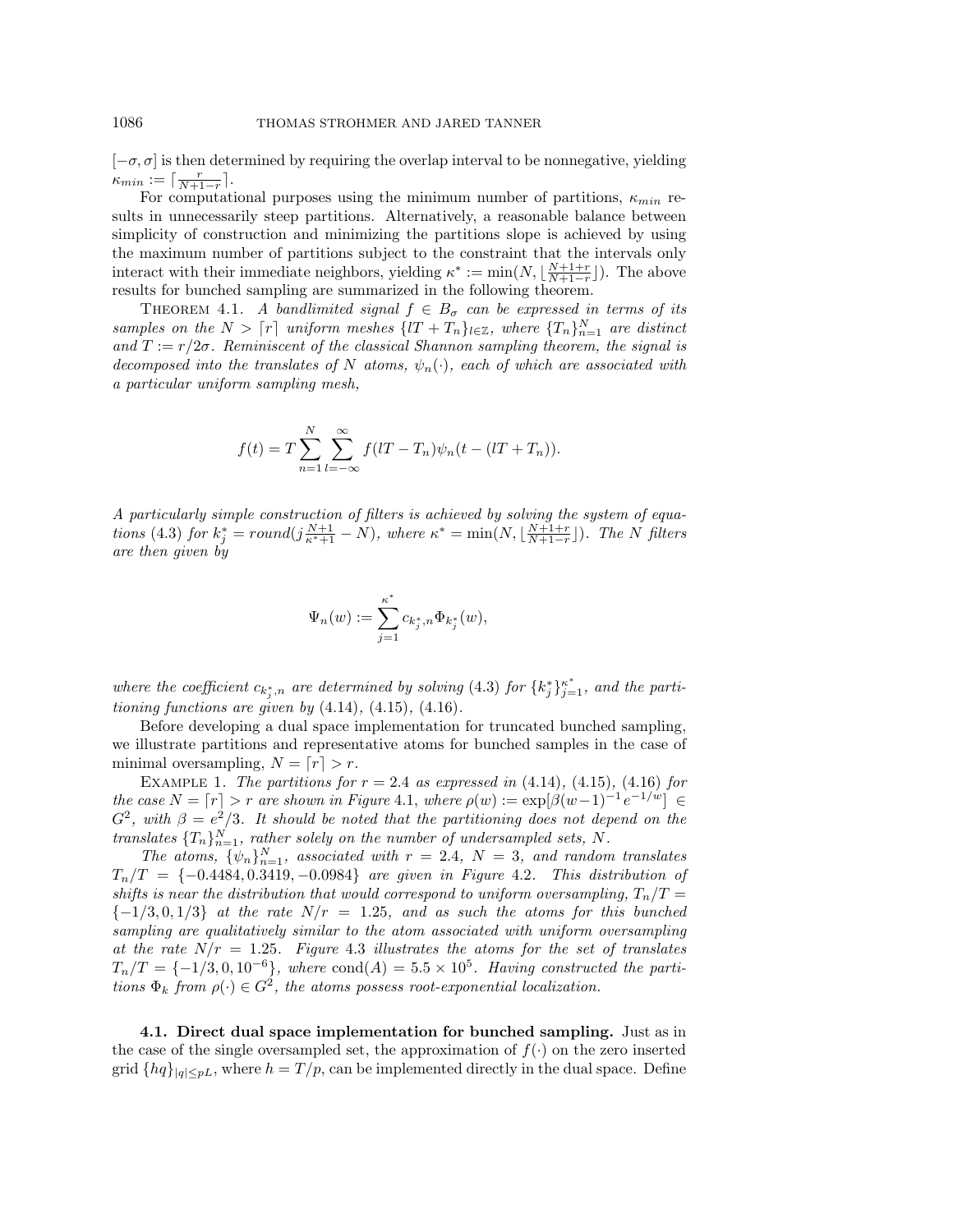

FIG. 4.1. The partitions for  $r = 2.4$  and  $N = 3$  as described in (4.14), (4.15), (4.16); the end partitions  $\Phi_1$ ,  $\Phi_3$  (solid line) and the center partition  $\Phi_2$  (dot-dashed line).



FIG. 4.2. The atoms  $\{\psi_n\}_{n=1}^N$  associated with  $r = 2.4$ ,  $N = 3$ , and random translates  $T_n/T = \{-0.4484, 0.3419, -0.0984\}$  shown from left to right, respectively. The atoms are qualitatively similar due to the low condition number  $cond(A)=1.8939$ .

the approximation on this mesh from the bunched sampling as

$$
Approx_{\psi,B} f(hq) := T \sum_{n=1}^{N} \sum_{|k| \le L} f(kT - T_n) \psi_n(hq - (kT + T_n))
$$

$$
= T \sum_{n=1}^{N} \sum_{|j| \le pL} f_0(jh - T_n) \psi_n(h(q - j)T_n),
$$

where  $f_0(x)$  is zero unless  $x = kT - T_n$  for  $k = -L, \ldots, L$ . Replacing the point values in (4.17) with their pseudo-Fourier transform, we can express the evaluation in terms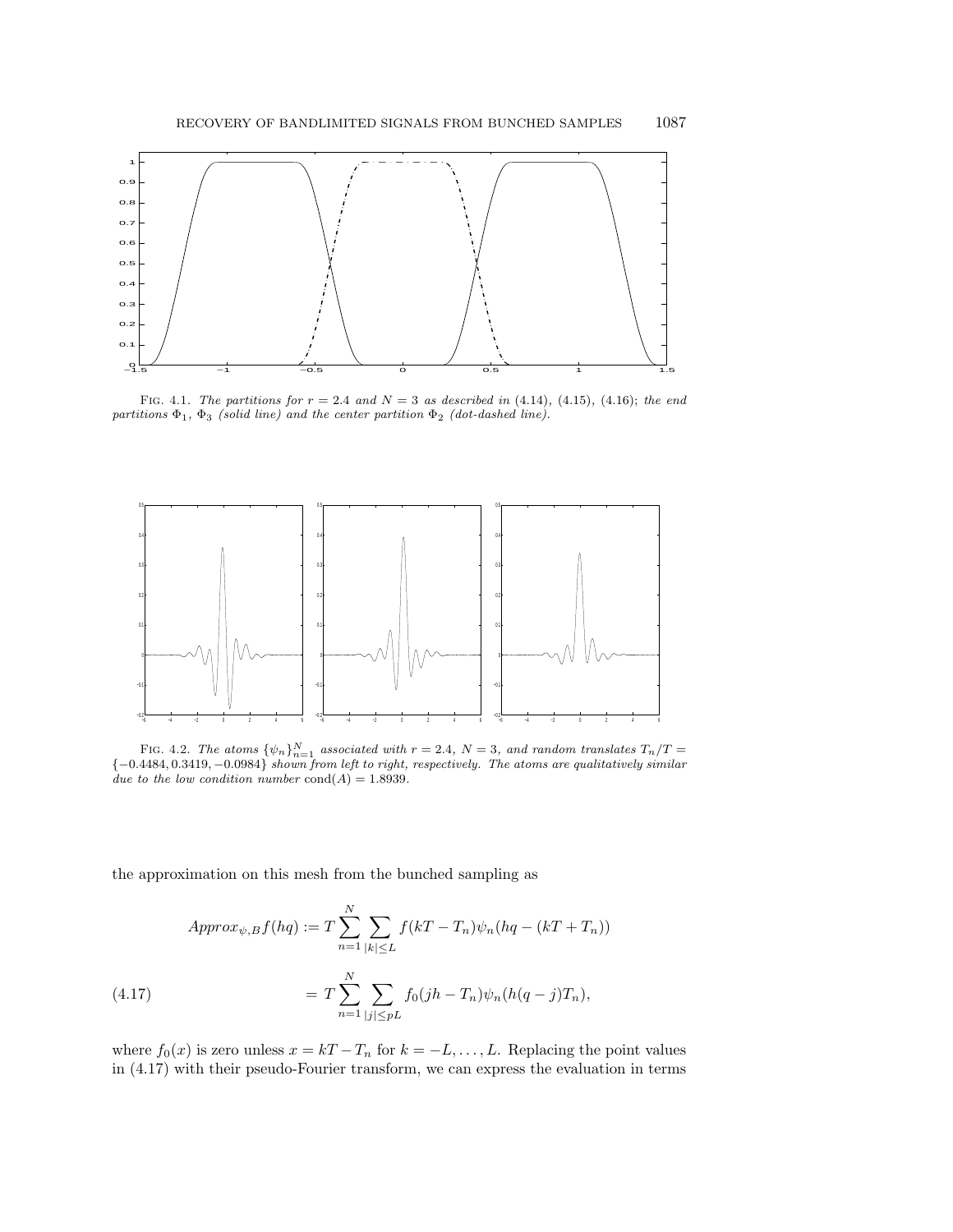

FIG. 4.3. The atoms  $\{\psi_n\}_{n=1}^N$  associated with  $r = 2.4$ ,  $N = 3$ , and translates  $T_n/T = \{-1/3, 0, 10^{-6}\}$  shown from left to right, respectively. The first atom is similar to those in Figure 4.2, and although the remaining atoms have significant amplitude, due to the relatively large condition number cond(A) =  $5.5 \times 10^5$ , they are nearly the negative of each other, allowing for significant cancellation.

of the sampling sets pseudo-Fourier transforms,

$$
Approx_{\psi,B} f(hq) = T \sum_{n=1}^{N} \sum_{|j| \leq pL} f_0(jh - T_n) \psi_n(h(q - j)T_n)
$$
  
= 
$$
\frac{2\pi T}{h^2(2pL + 1)^2} \sum_{n=1}^{N} \sum_{|j| \leq pL} \left( \sum_{|l| \leq pL} \tilde{F}_0(w_l) e^{2\pi i w_l(jh - T_n)} \right)
$$
  

$$
\times \left( \sum_{|k| \leq pL} \tilde{\Psi}_n(w_k) e^{2\pi i w_k(h(q - j) - T_n)} \right)
$$
  
(4.18) = 
$$
T \sqrt{2\pi} \sum_{n=1}^{N} \sum_{|l| \leq pL} \left( \frac{\sqrt{2\pi}}{h(2pL + 1)} \tilde{F}_0(w_l) e^{2\pi i w_l(hq - T_n)} \right) \tilde{\Psi}_n(w_l) e^{-2\pi i T_n w_l}.
$$

The last line can be viewed as an algorithm, where first each undersampled set is zero inserted of order  $p$ , its pseudo-Fourier transform is computed, and it is multiplied by the appropriately modulated filter,  $\Psi_n(\cdot)$ , to remove the overlapping periodization. These filtered dual space representations are then summed and their inverse pseudo-Fourier transform computed to achieve an approximation of the bandlimited signal at the set of point  $\{hq\}_{|q|\leq pL}$ . Just as in the case of the uniform oversampled dual space representation it is computationally advantageous to avoid the construction of  $\psi_n(\cdot)$  in order to compute  $\tilde{\Psi}_n$ ; rather for a fast algorithm the true filters  $\{\Psi_n(\cdot)\}_{n=1}^N$ should be applied directly. Again we note that the atom's pseudo-Fourier transform is the  $p<sub>L</sub>$  order spectral projection of the atom's associated filter,  $(3.7)$ . As such their difference is exponentially small,

(4.19) 
$$
\left|\Psi_n(w_l)-\tilde{\Psi}_n(w_l)\right|\leq \text{Const}\cdot \|A^{-1}\|e^{-\alpha(\eta_nLT)^{1/\alpha}}, \qquad \Psi_n(\cdot)\in G^{\alpha},
$$

if the zero padding is sufficient to expend the dual axis beyond the support of the filter,  $p \geq 2N - r$ .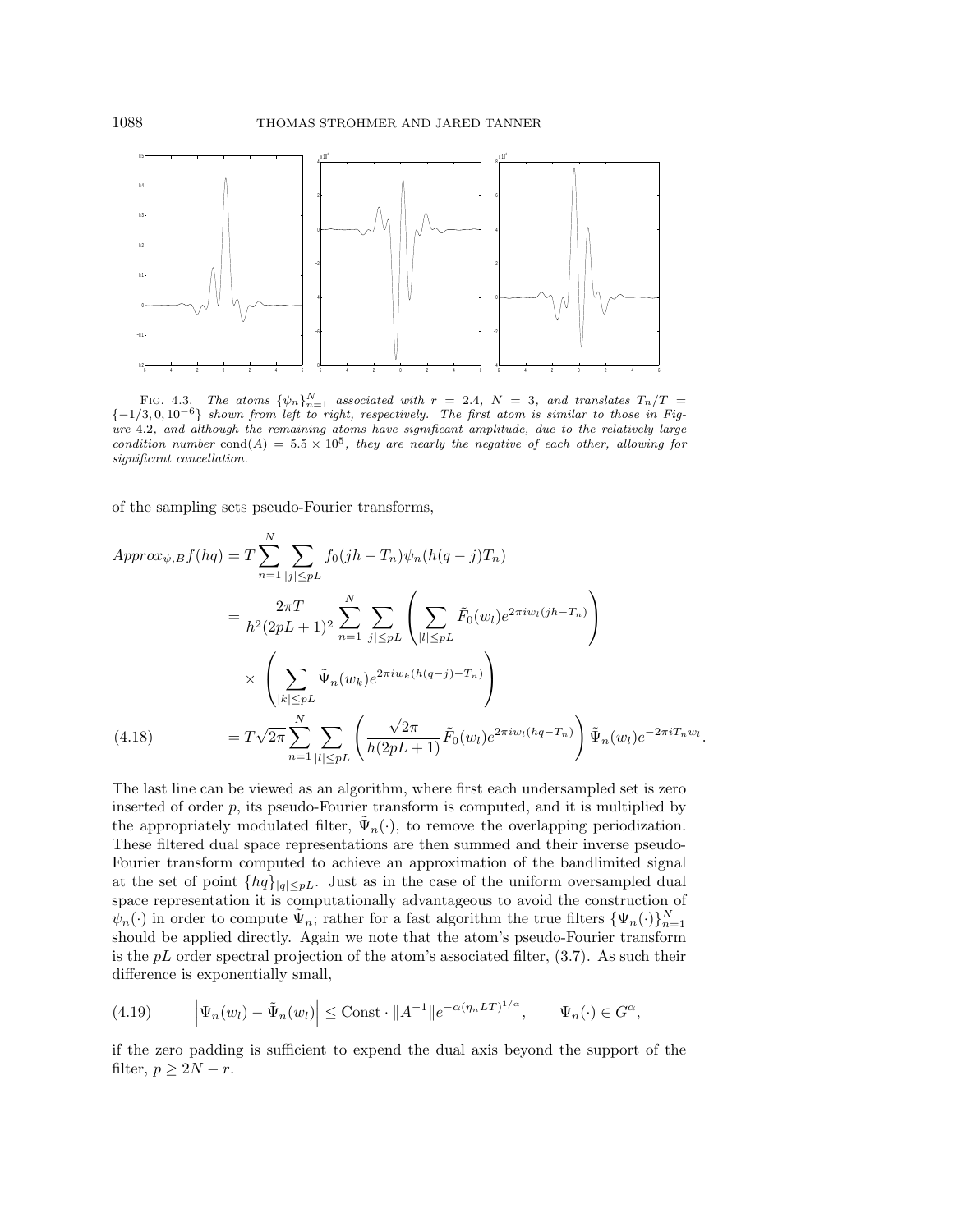In addition to the usual truncation error, this additional error gives a threshold below which the error does not fall, determined by the condition number of A as dictated by the set of translates. Unlike the truncation error, the structure in A does not result in cancellation to reduce the effects of  $||A^{-1}||$ ; however, the bound does not depend on  $t$  and is well below the truncation error for all but the most ill conditioned sets of translates. We summarize the above results in the following theorem.

THEOREM 4.2. Let  $f(t) \in B_{\sigma}$  be sampled at the points  $\{kT + T_n\}_{|k| \leq L}$  with sampling rate  $T^{-1} := 2\sigma/r$  and translate  $|T_n| \leq T/2$ . From  $N > r$  such distinct sampling sets, and filters  $\{\Psi_n\}_{n=1}^N \in G^{\alpha}$  constructed as in Theorem 4.1, the signal can be approximated on the set  $\{kT/N\}_{|k|\leq pL}$ , with  $p \geq 2N-r$ , within the bound

$$
|f(t) - Appr\alpha_B f(hk)|
$$
  
\n
$$
\leq \text{Const} \frac{N^2}{\sigma} ||f||_{L^{\infty}} ||A^{-1}|| \cdot e^{-\alpha(\eta((L-1)T-|t|))^{1/\alpha}},
$$

where  $Approx_Bf(hk)$  is computed by the following algorithm:

- 1. Zero insert each of the uniform sampling sets  $\{kT + T_n\}_{|k| \leq L}$  to the fine mesh  ${kh + T_n}|_{|k| \leq pL}$ , where  $p \geq 2N - r$  and  $h = T/p$ , yielding  ${f_{o,n}}_{n=1}^N$ .
- 2. Compute the pseudo-Fourier transform, as defined in (3.4), of each set of zero inserted samples from step 1, labeled  $\{\tilde{F}_{o,n}(w_l)\}_{n=1}^N$ , and pointwise multiply by  $\exp(-2\pi i T_n w_l)$ , respectively.
- 3. Pointwise multiply each of the pseudo-Fourier transforms from step 2,  $F_{o,n}(w_l)$ , by their corresponding filters,  $\Psi_n(w_l)$ , and sum over N, yielding an approximation of  $F(w)$ ,  $\tilde{F}_A(w_l) := \sum_{n=1}^N e^{-2\pi i T_n w_l} \tilde{F}_{o,n}(w_l) \Psi_n(w_l)$ .
- 4. Compute the inverse pseudo-Fourier transform of  $F_A$  formed in step 4, and multiply by p.

Similar to the remark following Theorem 4.1, the signal can be recovered on a shifted mesh,  $\{k/\N + s_0\}_{|k|\leq p}$ , by multiplying  $F_A(w_l)$  with  $\exp(2\pi i s_0w_l)$  between steps 3 and 4 of the algorithm in Theorem 4.2.

The direct implementation for uniform oversampling has a computational cost limited by the FFT, proportional to  $L \log(L)$ , where L is the number of samples used in the reconstruction. For the algorithm described in Theorem 4.2 for bunched sampling, the computational cost is again limited by the overall FFT evaluations. To allow for a direct comparison to the uniform oversampling let each of the N sampling sets contain  $L/N$  samples for a similar total number of samples being available for the algorithm. Each of the N FFTs then requires  $\frac{L}{N} \log(pL/N)$ , where p is the level of zero insertion required to be proportional to the number of sampling sets,  $p \approx N$ . The overall computational cost for the algorithm in Theorem 4.2 is then  $NL\log(L)$ , where  $L$  is the total number of samples used in the approximation. In principle we also have to take into account the costs for inverting the matrix  $A$  in (4.3). Since  $\overline{A}$  is a Vandermonde matrix and A∗A is a Toeplitz matrix, there are plenty of fast standard algorithms for the solution of the system in (4.3) at our disposal. Moreover, in practice  $N$  is small compared to  $L$ , and thus the computational costs of this step have little impact on the overall complexity of the proposed method. In summary, the bunched sampling algorithm requires an additional factor of N in the total computational cost, when compared to uniform sampling at the same effective sampling rate and number of available samples.

**5. Numerical examples.** We illustrate the convergence rates and algorithms for the results presented in Theorems 3.1 and 4.2 for characteristic bandlimited signals. For the approximation of an arbitrary bandlimited signal, we form a test signal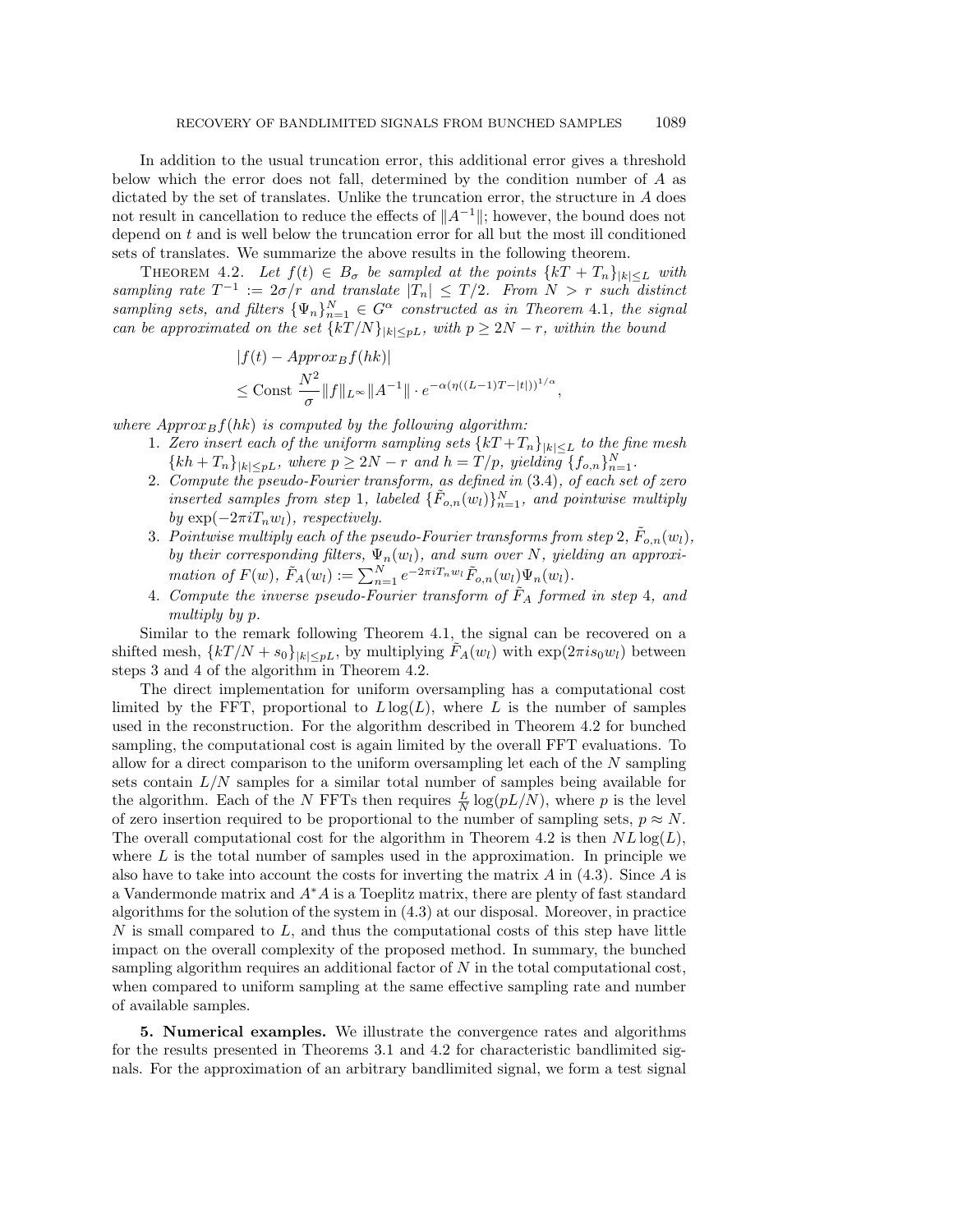

FIG. 5.1. The error with oversample rate  $r^{-1} = 1.43$  in recovering the signal in B<sub>1</sub> whose real portion is shown in Figure 2.1. With the log axis, note the log convergence exhibited by the reconstruction using the raised cosine (dotted line), as compared to the root convergence obtained by the dual space implementation using  $\Psi_{G2}$  (solid line). The approximations were computed with zero insertion rate  $p = 2$  on the grid translated by  $s_0 = T/\sqrt{5}$ .

whose Fourier transform is composed of one hundred characteristic functions with random complex valued amplitudes normalized to unit  $l_2$  norm, and with random widths and centers, normalized so that the largest magnitude bandwidth is  $\sigma$ . The resulting numerics shown are characteristic of arbitrary complex valued bandlimited signals. The dual space representation, real portion, of such a function can be seen in Figure 2.1. Before illustrating the main results of Theorem 4.2 we briefly contrast the exponential convergence of Gevrey class filters with the polynomial order convergence of classical finite regular filters. To compare representative filters with finite and infinite regularity, we use the canonical raised cosine filter (2.6) and the Gevrey order two filter given in (2.10), respectively; see Figure 5.1.

Much of the success of the raised cosine filter is due to the optimally small first two regularity constants,  $\|\Psi\|_{C^s}$  for  $s = 1, 2$ , which result in rapid initial localization. Infinitely regular filters possess bounded regularity constants for all s, but at the cost of necessarily larger regularity constants for small s. However, a great deal of freedom exists in the selection of  $G^{\alpha}$  regular filters, for example the constant  $\beta$  used in the filter of (2.10). A good approximation of the  $\beta$  which minimizes the first regularity constant in  $\Psi_{G2}$  can be obtained by selecting  $\beta$  such that the filter's points of inflection are at the middle of the region connecting zero and one, i.e.,  $\Psi^{(2)}(\pm \sigma/r) = 0$ . As such, for the numerical experiments involving the filter  $\Psi_{G2}$ , we use  $\beta := \frac{1}{3}e^2$  which satisfies  $\rho^{(2)}(\frac{1}{2})=0.$ 

Various properties of Theorem 4.2 are demonstrated in the following numerical examples. First we begin with the simplest case of bunched sampling where only just sufficiently many sampling sets are available for effective oversampling,  $N :=$  $r \mid r$  > r; in particular for  $r = 2.4$  and a random set of well separated translates with corresponding atoms presented in Figure 4.2, and the exponentially small error shown in Figure 5.2. To illustrate the computational robustness, Figure 5.3 shows the error as two sampling sets approach one another, resulting in a poorly conditioned matrix A in system (4.3). However, as noted in the Remark following (4.10), the ill conditioning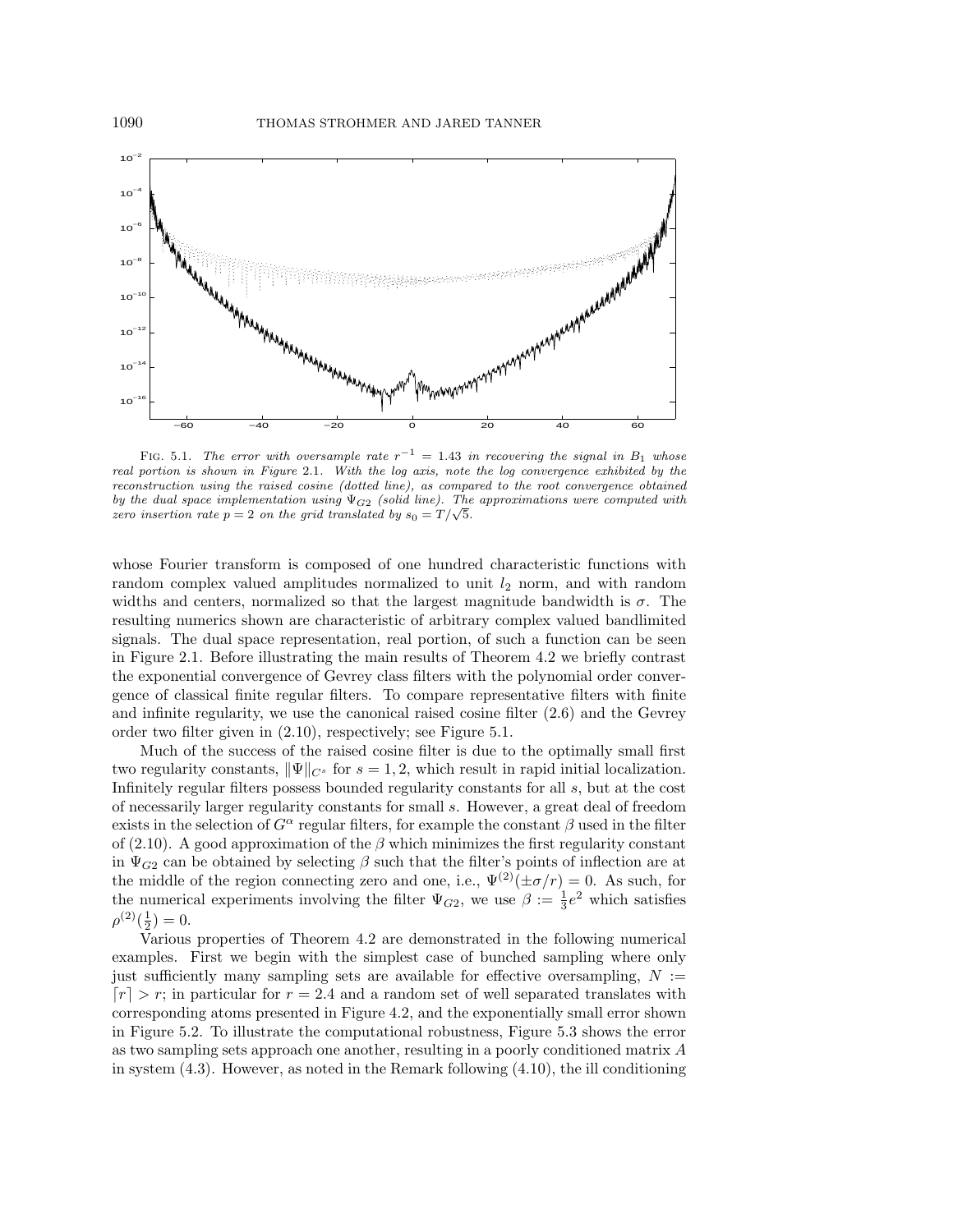

FIG. 5.2. The error with  $N = 3$  undersampled sets with effective sampling rate  $N/r = 1.25$ in recovering the signal in  $B_1$  whose real portion is shown in Figure 2.1. The translates were  $T_n/T = \{-0.4484, -0.0984, 0.3419\}$  with  $\text{cond}(A) = 1.8939$  and atoms illustrated in Figure 4.2.



FIG. 5.3. The error with  $N = 3$  undersampled sets and effective sampling rate  $N/r = 1.25$ in recovering the signal in  $B_1$  whose real portion is shown in Figure 2.1. The translates used,  $T_n/T = \{-1/3, 0, 10^{-3j}\}$  for  $j = 1, 2, 3$ , result in systems (4.3) with respective condition numbers cond(A) =  $5.5 \times 10^{3j-1}$ . Note that although the condition number becomes very large, the error near the boundaries does not suffer. Rather, the minimal error is increased due to roundoff errors. The atoms associated with the set of translations,  $j = 2$ , are shown in Figure 4.3.

of the matrix does not increase the entire error by the factor  $||A^{-1}||$  as stated in the pessimistic bound of Theorem 4.2; rather, the ill conditioning results in a rounding error that limits the achievable error for a given precision arithmetic.

A more general example of Theorem 4.2 is shown in Figure 5.4 where  $N = 17$ uniform sampling sets with random translates undersampled at the rate  $r = 12.4$  are given for an effective sampling rate of  $N/r \approx 1.37$ . The resulting error is typical for the algorithm of Theorem 4.2 when the system (4.3) has a relatively modest condition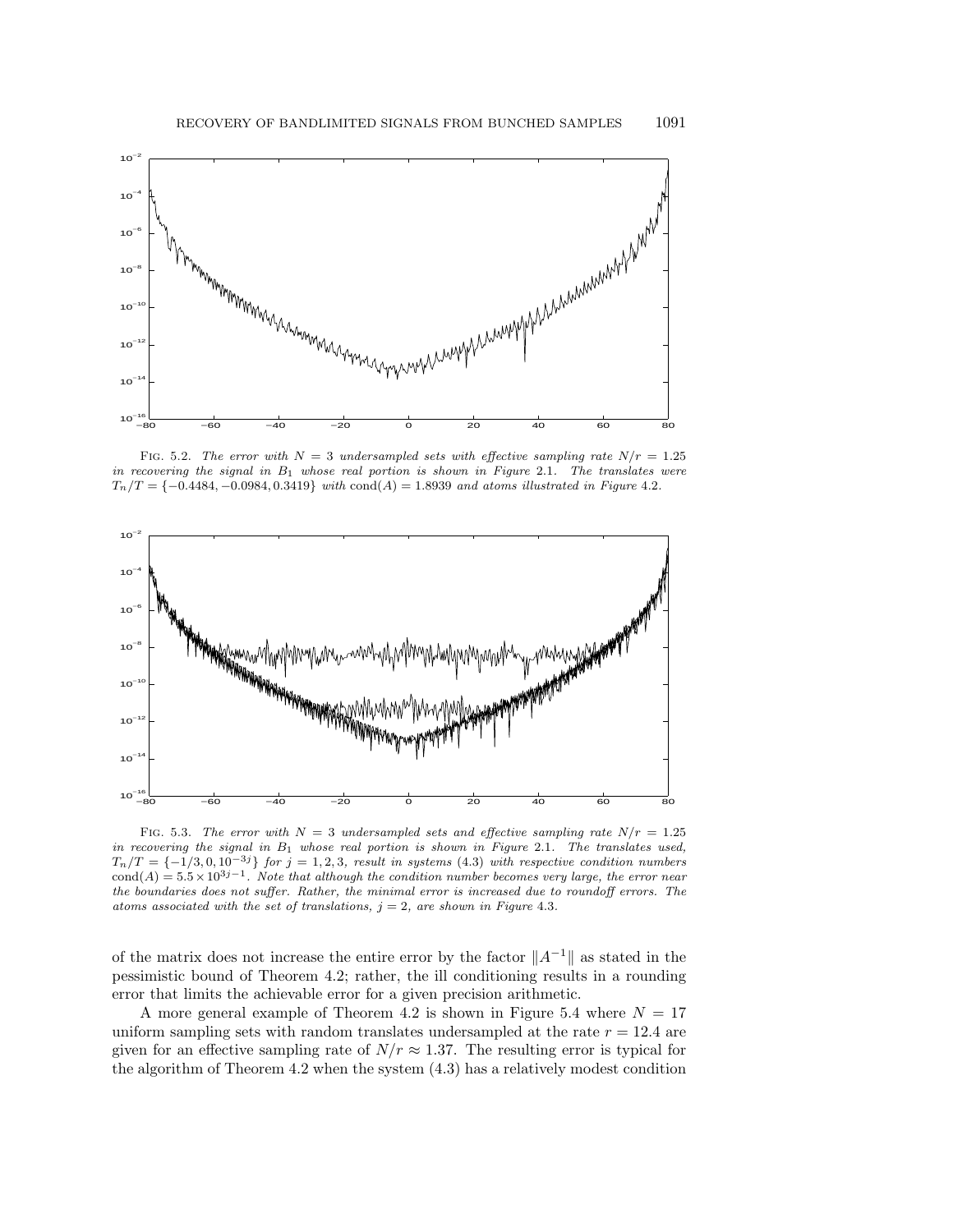

FIG. 5.4. The error in recovering a random signal in  $B_1$  from  $N = 17$  undersampled sets of random translation with effective sampling rate  $N/r = 1.37$ . The filters were composed of five partitions,  $\kappa^* = 5$ , and the system of the random translates had condition number cond(A) =  $1.4 \times 10^{4}$ .

number.

Before concluding the numerical examples we illustrate the algorithm's performance for a particular application discussed in the introduction. Due to feedback interactions between sampling and processing chips in close proximity, it is advantageous to use a sampling structure that includes relatively large sampling gaps, when the signal processing can be applied and not interact with the sampling. However, the introduced sampling gap could potentially introduce stability problems. The extraordinary robustness of the algorithm in Theorem 4.2 overcomes any stability issues, even for relatively large sampling gaps. For example, Figure 5.5 shows the approximation error with eight sets interleaved over a third of the effective sampling rate, i.e.,  $T_n := T(n/24)$  for  $n = 1, 2, ..., 8$ .

**6. Final remarks.** We have derived a fast algorithm for reconstructing a bandlimited signal from its periodic nonuniform samples that achieves root-exponential accuracy with respect to the given number of samples. Due to its high accuracy the method can be easily realized in practice via finite impulse response (FIR) filters. Furthermore, since the numerically most expensive steps are FFTs the proposed method lends itself to a simple implementation on standard DSP processors. Furthermore, the high accuracy provided by the algorithms derived in this paper will not be lost in the subsequent reconstruction of the signal from its quantized samples due to the recently developed highly accurate algorithms for recovering a quantized bandlimited signal; cf. [4].

Another application where periodic nonuniform sampling arises is image processing. For instance, in astronomical imaging one is confronted with images that are blurred and notoriously undersampled. The goal is to combine these blurred lowresolution images to one high-resolution image. This problem is also referred to as superresolution; see, e.g., [6]. The low-resolution images contain (blurred, noisy) samples of the high-resolution image where the sampling sets can be thought of as a union of arbitrarily shifted (and/or rotated) uniform sampling sets. One step in reconstruct-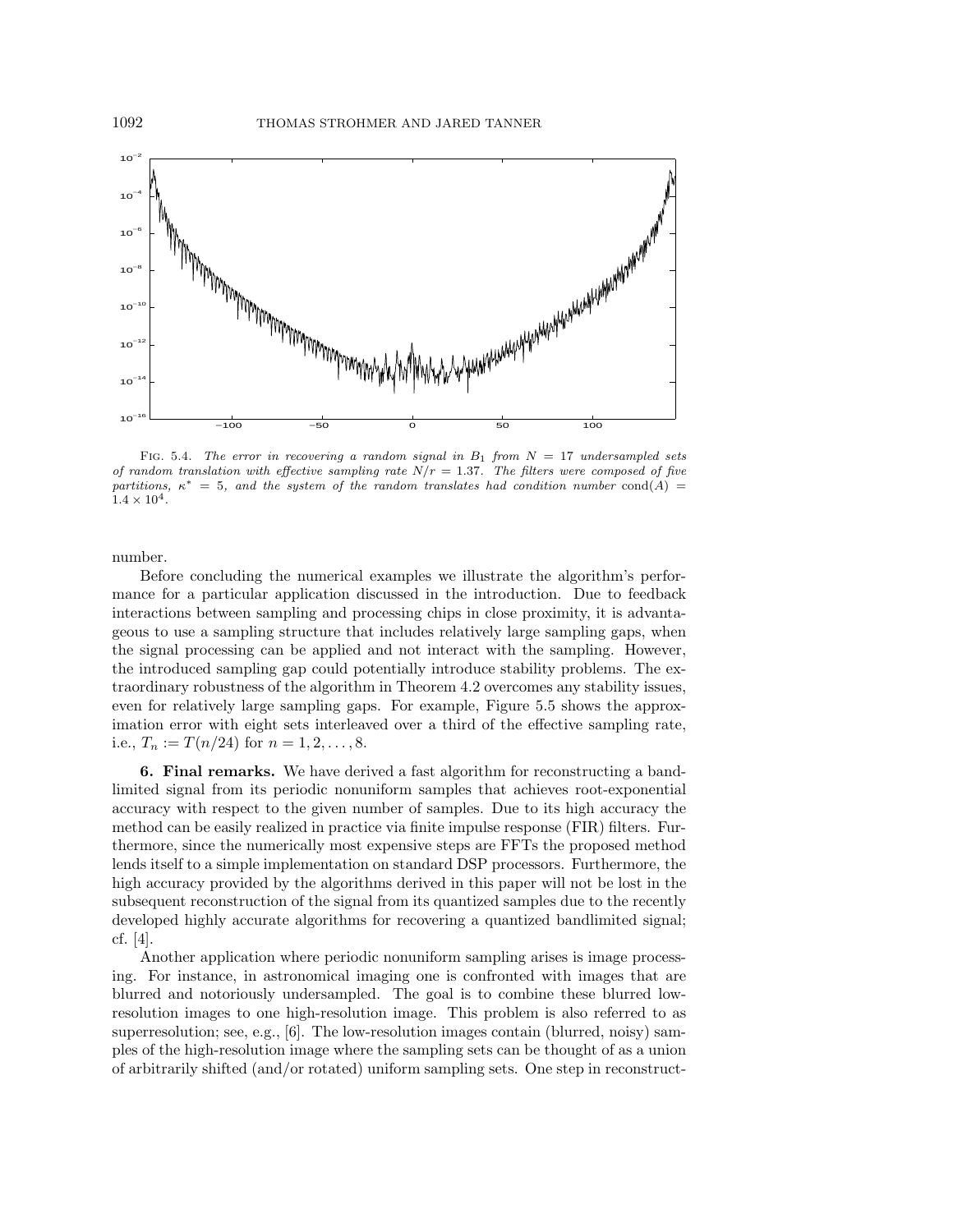

FIG. 5.5. The error in recovering a random signal in  $B_1$  from  $N = 8$  undersampled sets with effective sampling rate  $N/r = 1.82$ . The filters were composed of two partitions,  $\kappa^* = 2$ , and the translates,  $T_n := T(n/24)$  for  $n = 1, 2, ..., 8$ , had condition number cond(A) = 3.1 × 10<sup>4</sup>.

ing a high-resolution image is thus the conversion of the periodic nonuniform image samples to a uniform sampling set at a fine sampling grid. In our future research we will address two-dimensional reconstruction algorithms and their effect on deblurring and noise.

**Acknowledgment.** We are indebted to Professor Bernard Levy for insightful discussions on practical aspects of the research presented in this paper.

## REFERENCES

- [1] A. BEURLING AND P. MALLIAVIN, On the closure of characters and the zeros of entire functions, Acta Math., 118 (1967), pp. 79–93.
- [2] P. L. BUTZER AND G. HINSEN, Reconstruction of bounded signals from pseudo-periodic irregularly spaced samples, Signal Process., 17 (1989), pp. 1–17.
- [3] I. Daubechies, Ten Lectures on Wavelets, CBMS-NSF Regional Conf. Ser. in Appl. Math. 61, SIAM, Philadelphia, 1992.
- [4] I. DAUBECHIES AND R. DEVORE, Approximating a bandlimited function using very coarsely quantized data: A family of stable sigma-delta modulators of arbitrary order, Ann. of Math. (2), 158 (2003), pp. 679–710.
- [5] A. FARIDANI, A generalized sampling theorem for locally compact abelian groups, Math. Comp., 63 (1994), pp. 307–327.
- [6] S. FARSIU, D. ROBINSON, M. ELAD, AND P. MILANFAR, Advances and challenges in superresolution, Int. J. Imaging Systems and Technology, 14 (2004), pp. 47–57.
- [7] H. G. FEICHTINGER AND K. H. GRÖCHENIG, Theory and practice of irregular sampling, in Wavelets: Mathematics and Applications, J. Benedetto and M. Frazier, eds., CRC Press, Boca Raton, FL, 1994, pp. 305–363.
- [8] R. Gervais, Q. I. Rahman, and G. Schmeisser, A bandlimited function simulating a durationlimited one, in Anniversary Volume on Approximation Theory and Functional Analysis (Oberwolfach, 1983), Internat. Schriftenreihe Numer. Math. 65, Birkh¨auser-Verlag, Basel, Switzerland, 1984, pp. 355–362.
- [9] D. GOTTLIEB AND S. A. ORSZAG, Numerical Analysis of Spectral Methods: Theory and Applications, CBMS-NSF Regional Conf. Ser. in Appl. Math. 26, SIAM, Philadelphia, 1977.
- [10] K. GRÖCHENIG, Irregular sampling of wavelet and short-time Fourier transforms, Constr. Approx. Theory, 9 (1993), pp. 283–297.
- [11] S. HUESTIS, *Optimum kernels for oversampled signals*, J. Acoust. Soc. Amer., 92 (1992), pp.